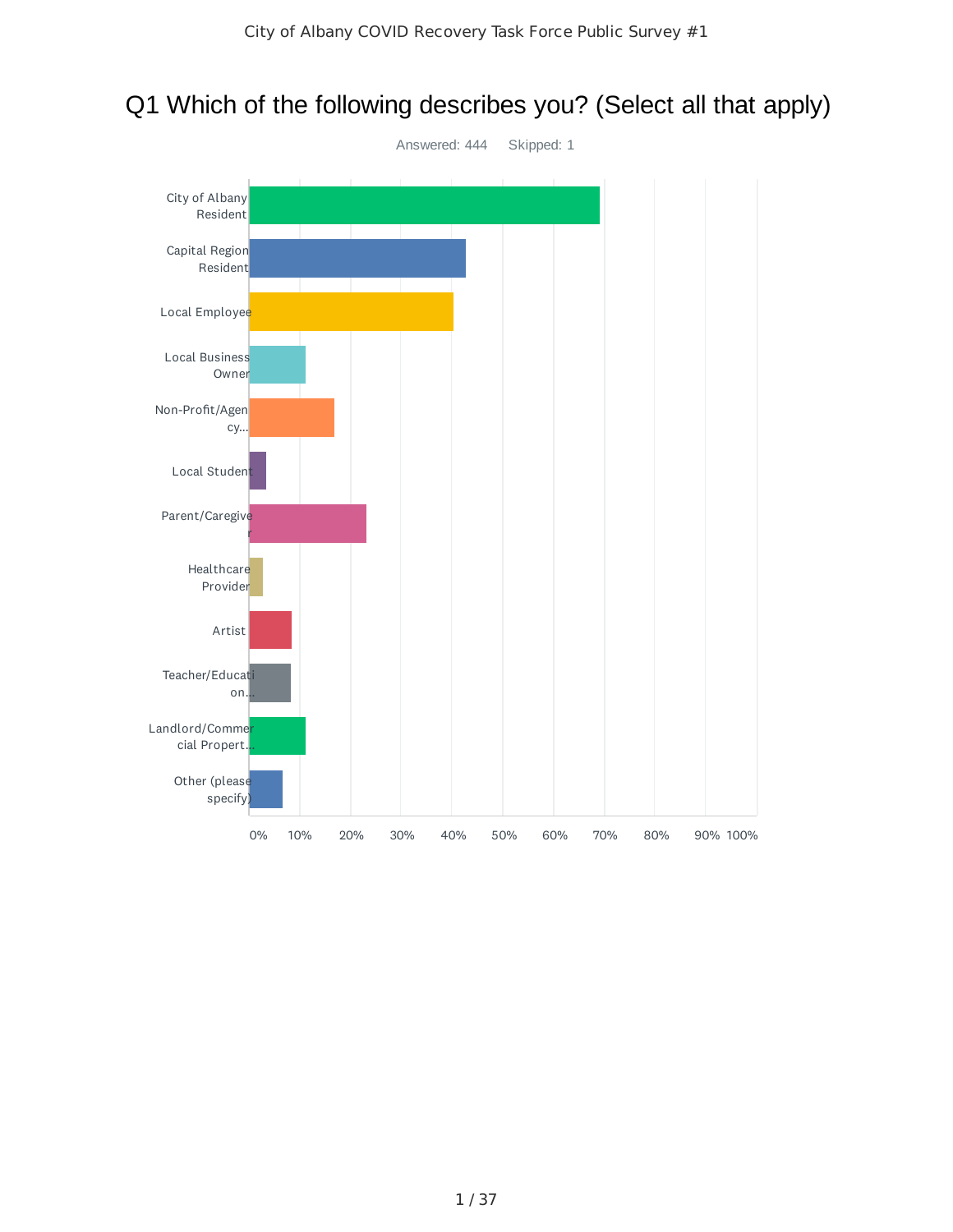| <b>ANSWER CHOICES</b>                  | <b>RESPONSES</b> |     |
|----------------------------------------|------------------|-----|
| City of Albany Resident                | 69.14%           | 307 |
| Capital Region Resident                | 42.79%           | 190 |
| Local Employee                         | 40.32%           | 179 |
| <b>Local Business Owner</b>            | 11.26%           | 50  |
| Non-Profit/Agency Representative       | 16.89%           | 75  |
| Local Student                          | 3.60%            | 16  |
| Parent/Caregiver                       | 23.20%           | 103 |
| <b>Healthcare Provider</b>             | 2.93%            | 13  |
| Artist                                 | 8.56%            | 38  |
| <b>Teacher/Education Administrator</b> | 8.33%            | 37  |
| Landlord/Commercial Property Owner     | 11.26%           | 50  |
| Other (please specify)                 | 6.76%            | 30  |
| Total Respondents: 444                 |                  |     |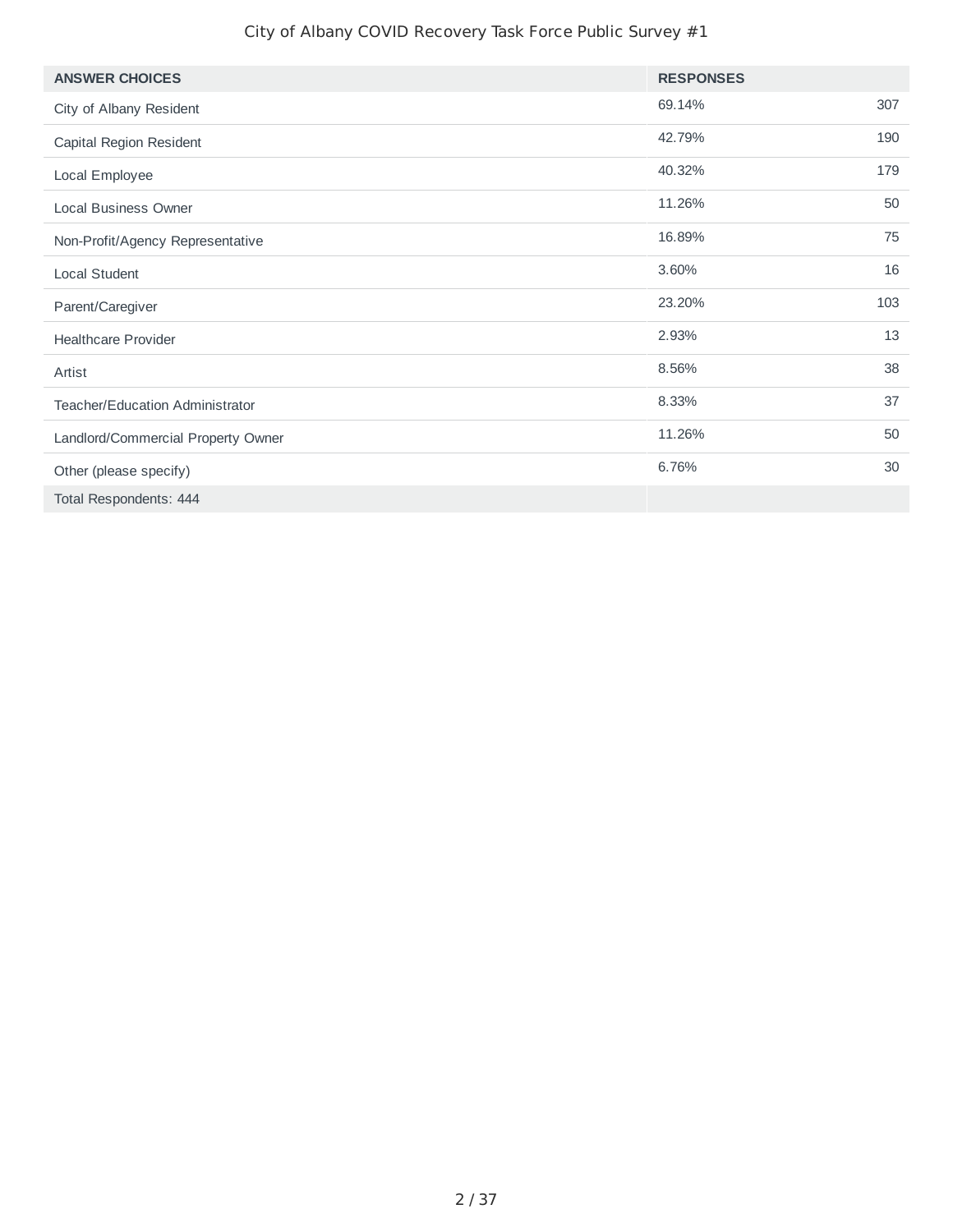## Q2 Which sector do you work in or represent? (Select all that apply)

Answered: 439 Skipped: 6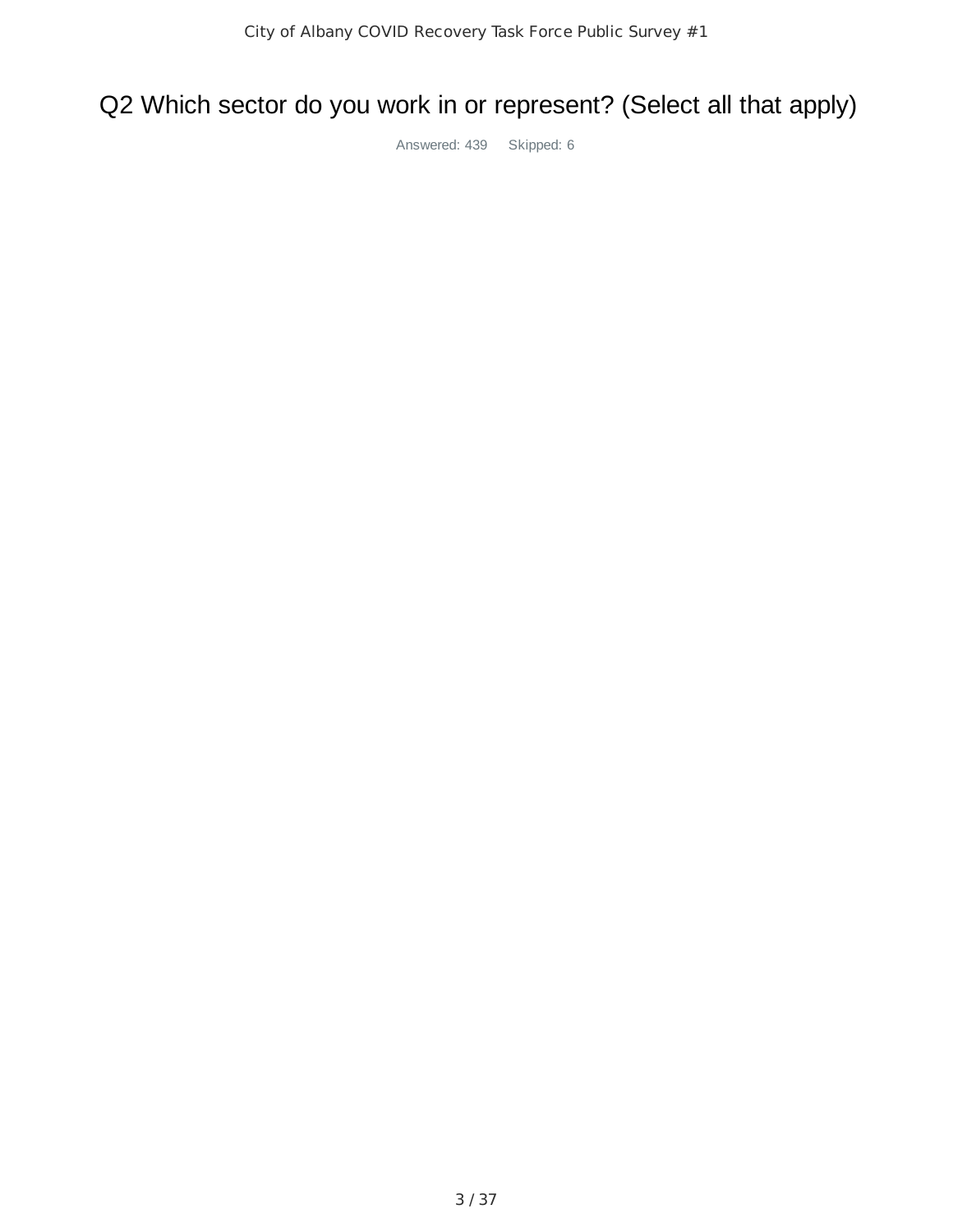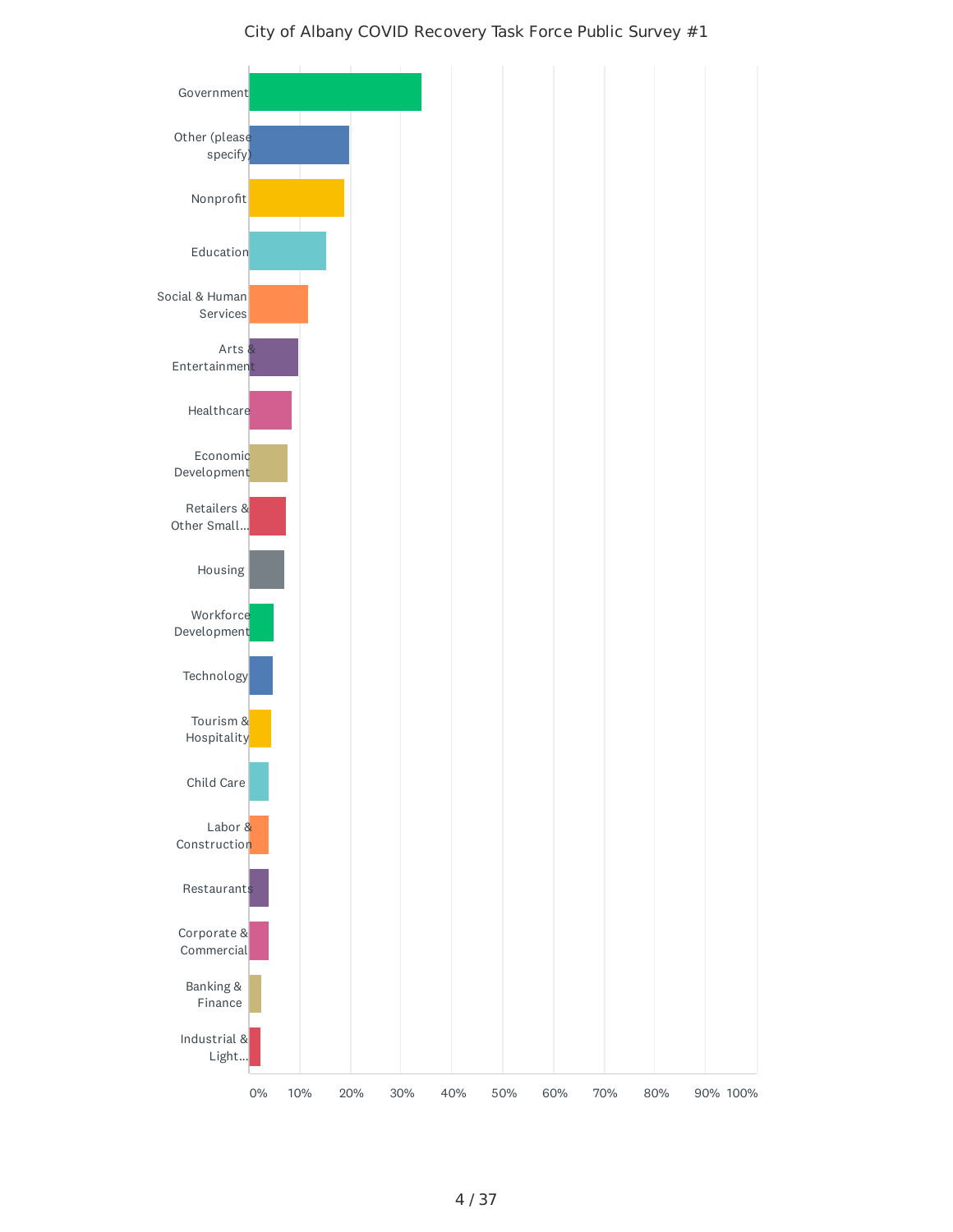| <b>ANSWER CHOICES</b>              | <b>RESPONSES</b> |     |
|------------------------------------|------------------|-----|
| Government                         | 34.17%           | 150 |
| Other (please specify)             | 19.82%           | 87  |
| Nonprofit                          | 18.91%           | 83  |
| Education                          | 15.26%           | 67  |
| Social & Human Services            | 11.62%           | 51  |
| Arts & Entertainment               | 9.79%            | 43  |
| Healthcare                         | 8.66%            | 38  |
| Economic Development               | 7.74%            | 34  |
| Retailers & Other Small Businesses | 7.29%            | 32  |
| Housing                            | 7.06%            | 31  |
| Workforce Development              | 5.01%            | 22  |
| Technology                         | 4.78%            | 21  |
| Tourism & Hospitality              | 4.33%            | 19  |
| Child Care                         | 3.87%            | 17  |
| Labor & Construction               | 3.87%            | 17  |
| Restaurants                        | 3.87%            | 17  |
| Corporate & Commercial             | 3.87%            | 17  |
| <b>Banking &amp; Finance</b>       | 2.51%            | 11  |
| Industrial & Light Manufacturing   | 2.28%            | 10  |
| Total Respondents: 439             |                  |     |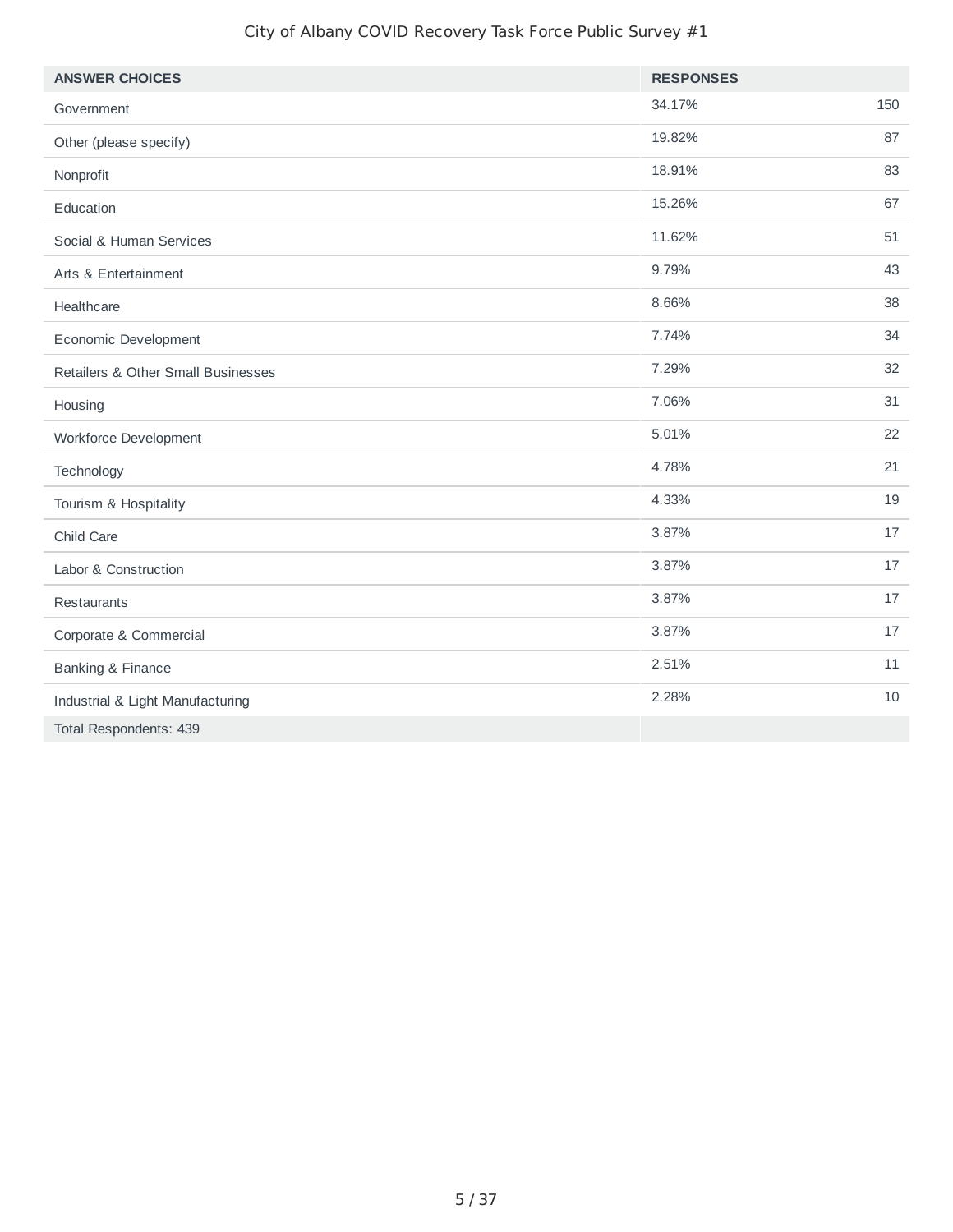## Q3 What is the largest unmet need created by the pandemic for you or your business/organization? (Select one)

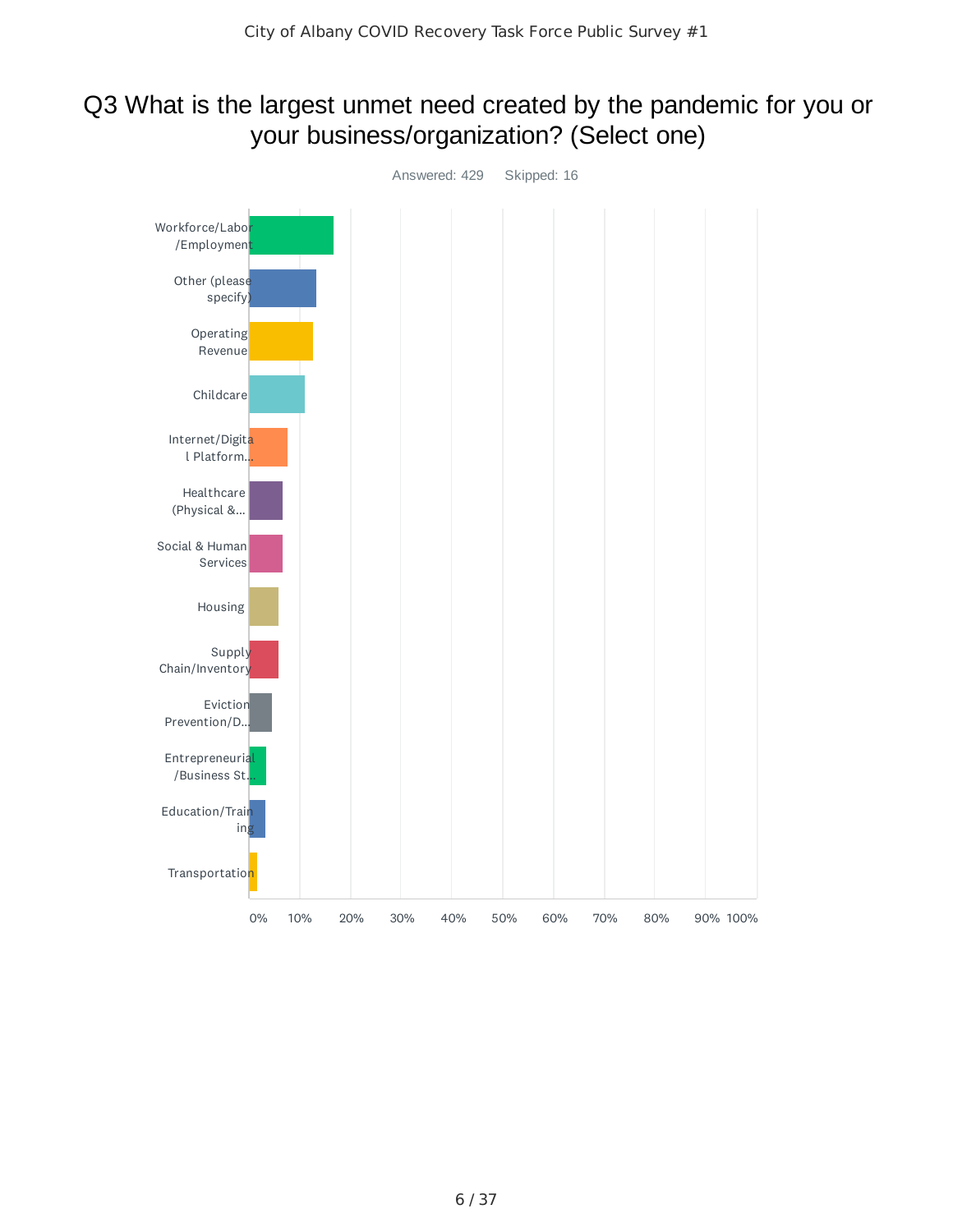| <b>ANSWER CHOICES</b>                      | <b>RESPONSES</b> |                |
|--------------------------------------------|------------------|----------------|
| Workforce/Labor/Employment                 | 16.78%           | 72             |
| Other (please specify)                     | 13.29%           | 57             |
| <b>Operating Revenue</b>                   | 12.82%           | 55             |
| Childcare                                  | 11.19%           | 48             |
| Internet/Digital Platform Access           | 7.69%            | 33             |
| Healthcare (Physical & Mental)             | 6.76%            | 29             |
| Social & Human Services                    | 6.76%            | 29             |
| Housing                                    | 5.83%            | 25             |
| Supply Chain/Inventory                     | 5.83%            | 25             |
| Eviction Prevention/Delinquency Assistance | 4.66%            | 20             |
| Entrepreneurial/Business Start Up Support  | 3.50%            | 15             |
| Education/Training                         | 3.26%            | 14             |
| Transportation                             | 1.63%            | $\overline{7}$ |
| <b>TOTAL</b>                               |                  | 429            |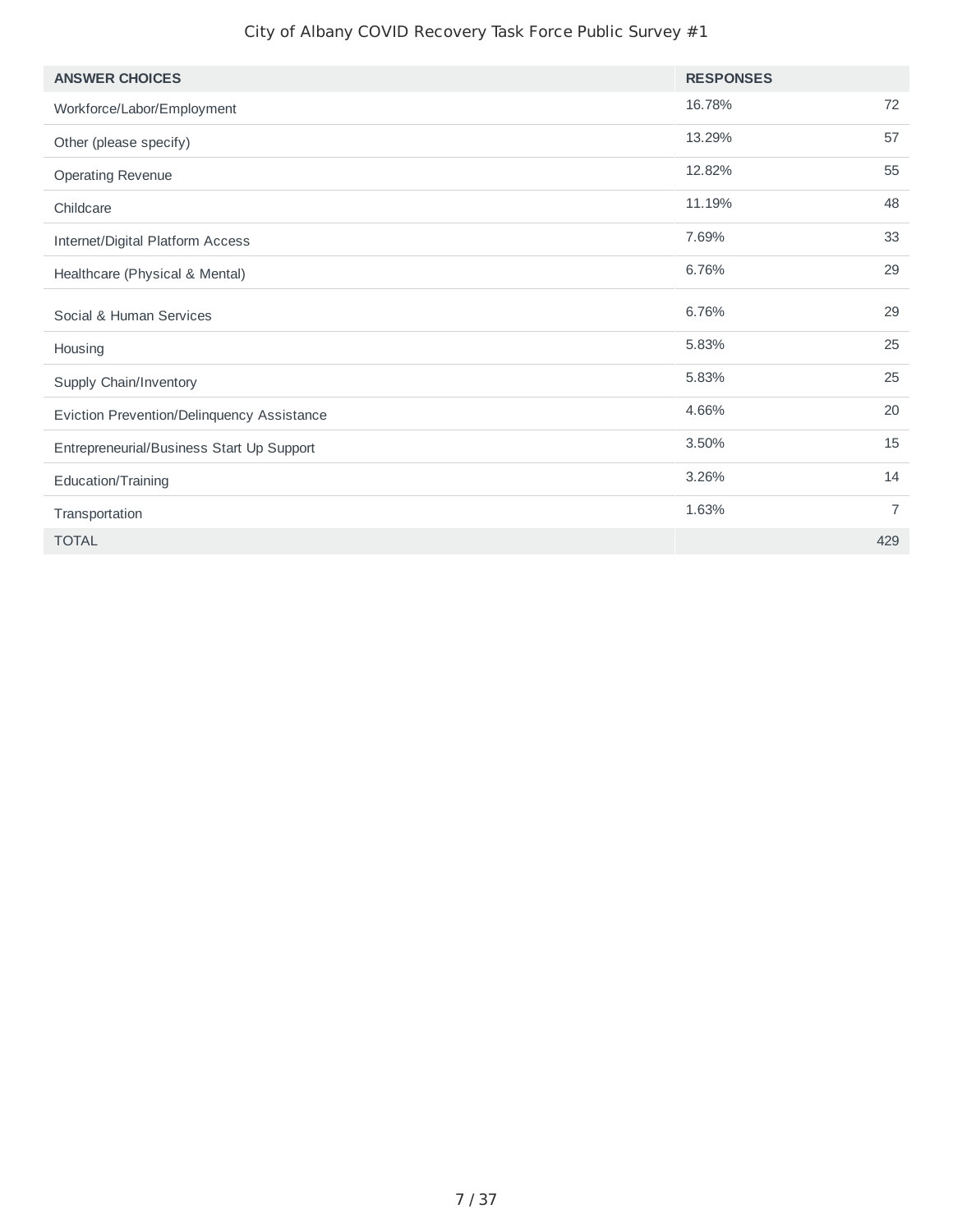Q4 How would you describe the impacts of COVID-19 on you or your business/organization? Please describe the largest unmet need selected above including ongoing specific financial needs.Please identify the impacts below – use specific numbers, needs or examples where possible (250 word max).

Answered: 298 Skipped: 147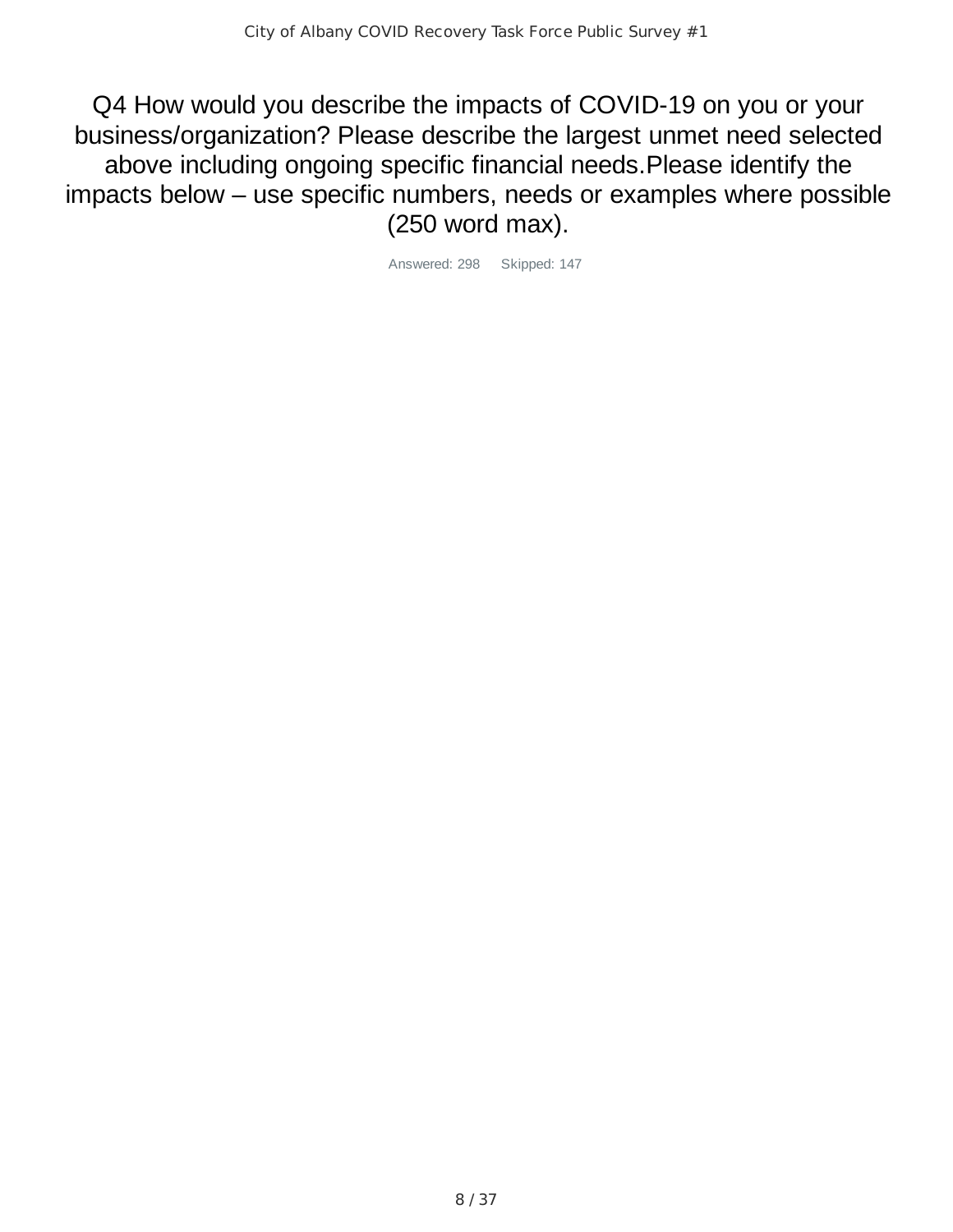Q5 The American Rescue Plan allows for funding to address the following COVID-19 recovery needs: Supporting the Public Health Response Assistance to Workers and Families – Education/Workforce/Human Services Assistance to Workers and Families – Housing/Transportation/Community Revitalization Small Business Support Tourism/Travel/Hospitality/Arts Recovery Please rank the following "Supporting the Public Health Response" needs:



Answered: 438 Skipped: 7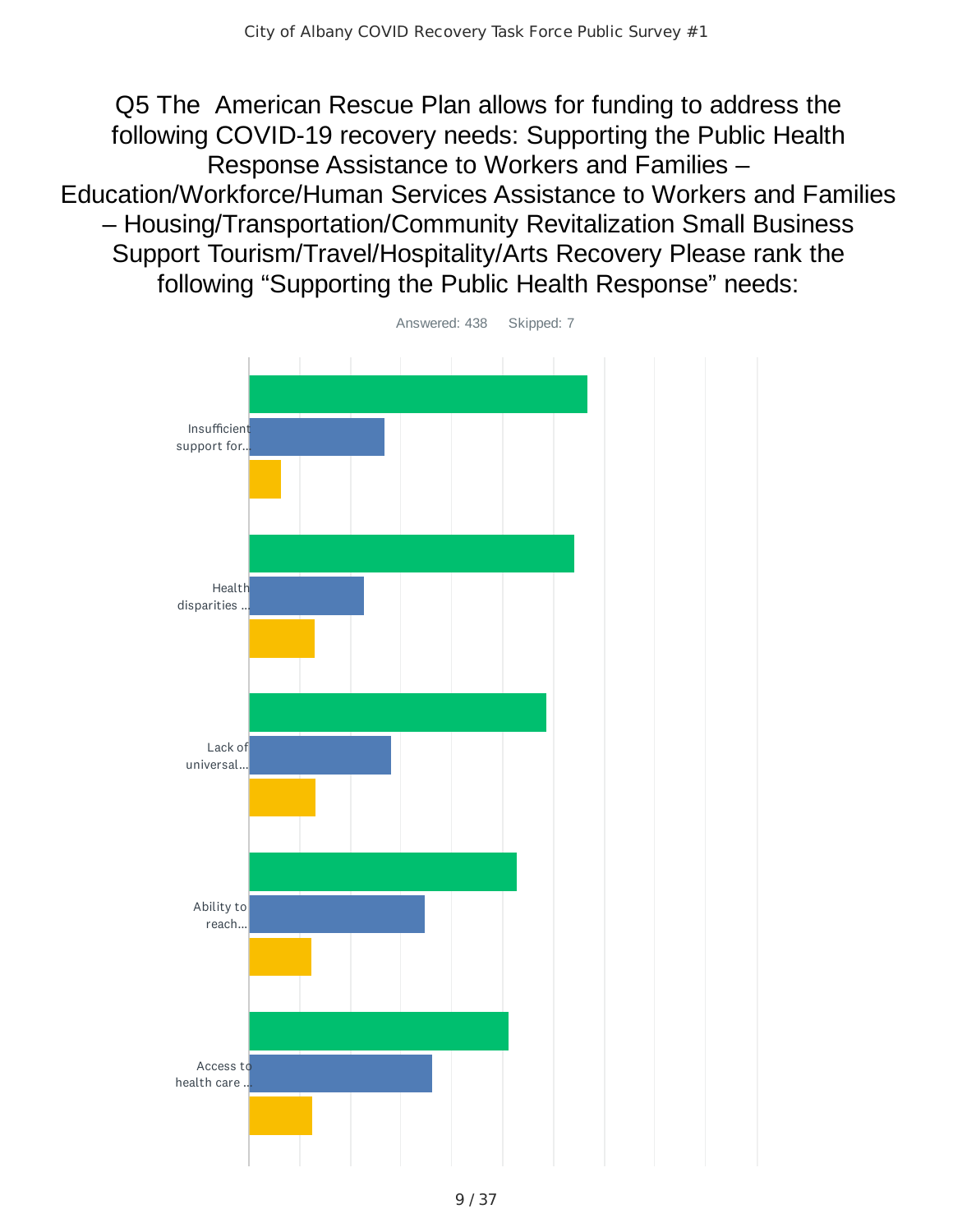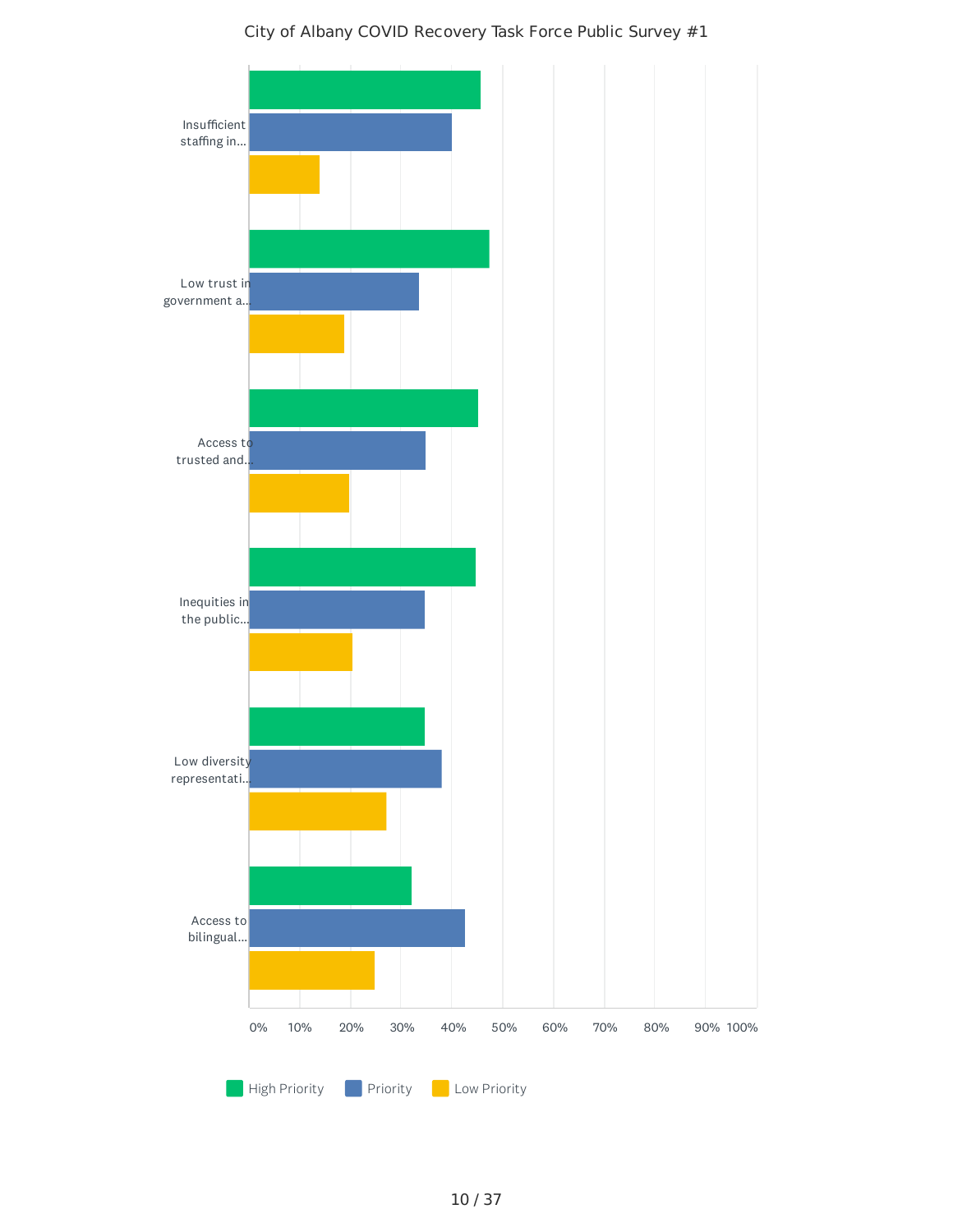|                                                                                                                     | <b>HIGH</b><br><b>PRIORITY</b> | <b>PRIORITY</b> | <b>LOW</b><br><b>PRIORITY</b> | <b>TOTAL</b> | <b>WEIGHTED</b><br><b>AVERAGE</b> |
|---------------------------------------------------------------------------------------------------------------------|--------------------------------|-----------------|-------------------------------|--------------|-----------------------------------|
| Insufficient support for mental health issues                                                                       | 66.82%<br>290                  | 26.73%<br>116   | 6.45%<br>28                   | 434          | 8.08                              |
| Health disparities in communities of color and low-income<br>communities                                            | 64.22%<br>280                  | 22.71%<br>99    | 13.07%<br>57                  | 436          | 7.69                              |
| Lack of universal access to healthy food                                                                            | 58.80%<br>254                  | 28.01%<br>121   | 13.19%<br>57                  | 432          | 7.41                              |
| Ability to reach traditionally underserved individuals                                                              | 52.90%<br>228                  | 34.80%<br>150   | 12.30%<br>53                  | 431          | 7.15                              |
| Access to health care for people experiencing homelessness                                                          | 51.16%<br>220                  | 36.28%<br>156   | 12.56%<br>54                  | 430          | 7.06                              |
| Insufficient staffing in healthcare workforce, particularly in clinical<br>nursing and entry-level employment       | 45.79%<br>196                  | 40.19%<br>172   | 14.02%<br>60                  | 428          | 6.73                              |
| Low trust in government and institutions creating difficulties<br>reaching minority communities about health issues | 47.56%<br>205                  | 33.64%<br>145   | 18.79%<br>81                  | 431          | 6.63                              |
| Access to trusted and culturally-sensitive community health<br>advocates and coordinators                           | 45.20%<br>193                  | 34.89%<br>149   | 19.91%<br>85                  | 427          | 6.46                              |
| Inequities in the public health risk between essential and remote<br>workers                                        | 44.71%<br>190                  | 34.82%<br>148   | 20.47%<br>87                  | 425          | 6.42                              |
| Low diversity representation across all levels in health care<br>professions                                        | 34.65%<br>149                  | 38.14%<br>164   | 27.21%<br>117                 | 430          | 5.64                              |
| Access to bilingual medical and mental health specialists and staff                                                 | 32.24%<br>138                  | 42.76%<br>183   | 25.00%<br>107                 | 428          | 5.61                              |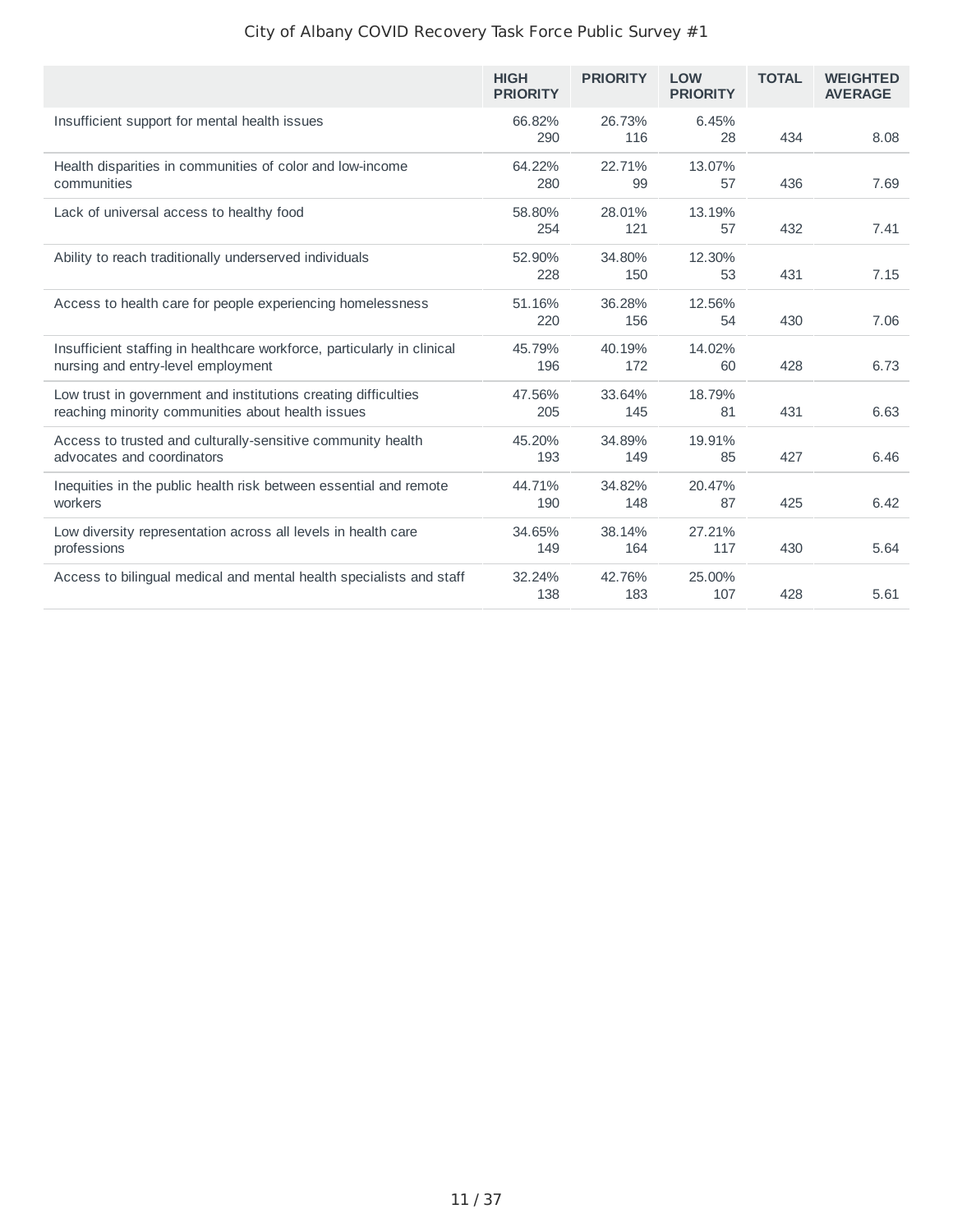## Q6 What additional challenges and inequities exist within "Supporting the Public Health Response" sectors?Please identify additional challenges below and their priority level (250 word max).

Answered: 143 Skipped: 302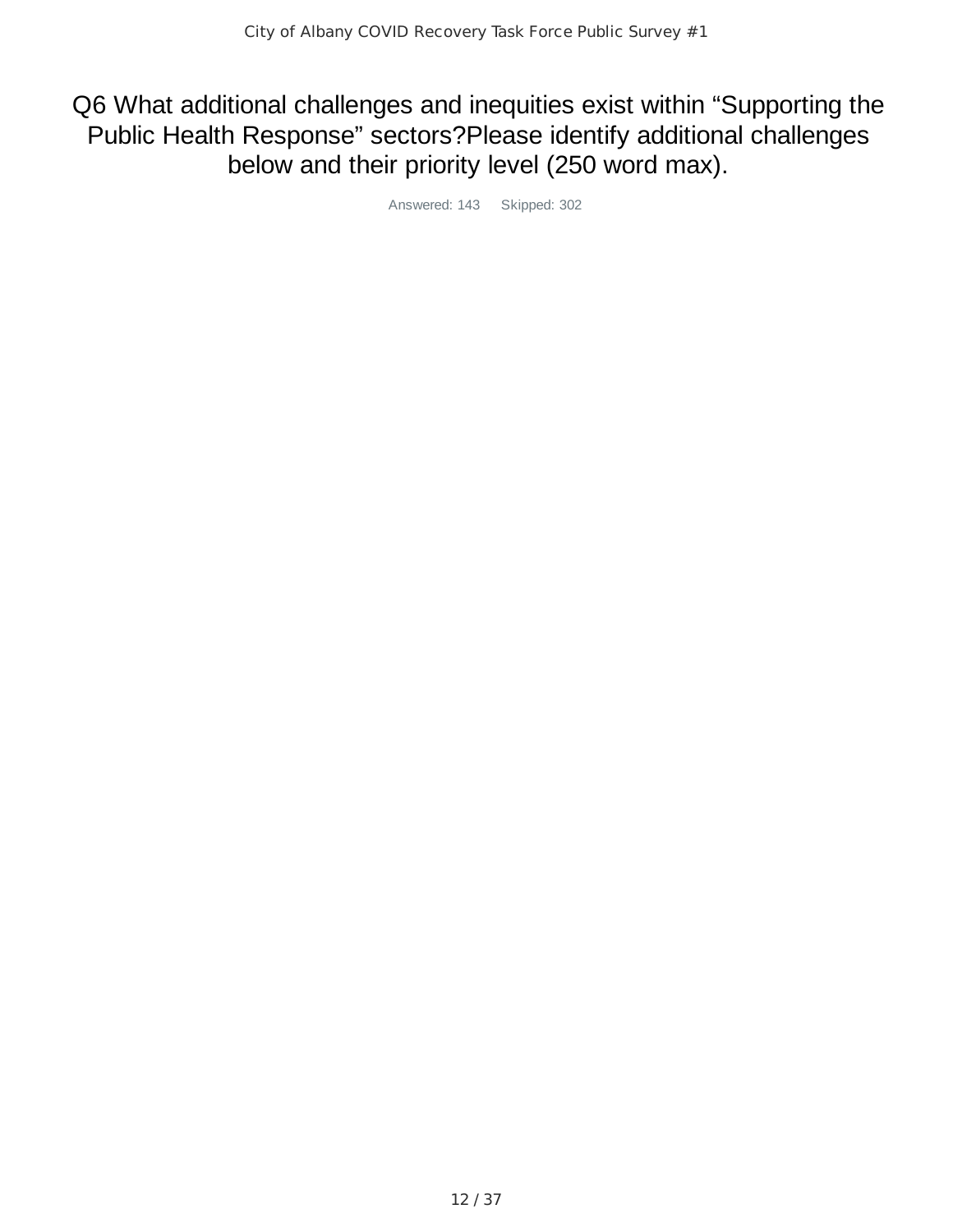## Q7 Please rank the following "Assistance to Workers and Families – Education/ Workforce/ Human Services" needs:

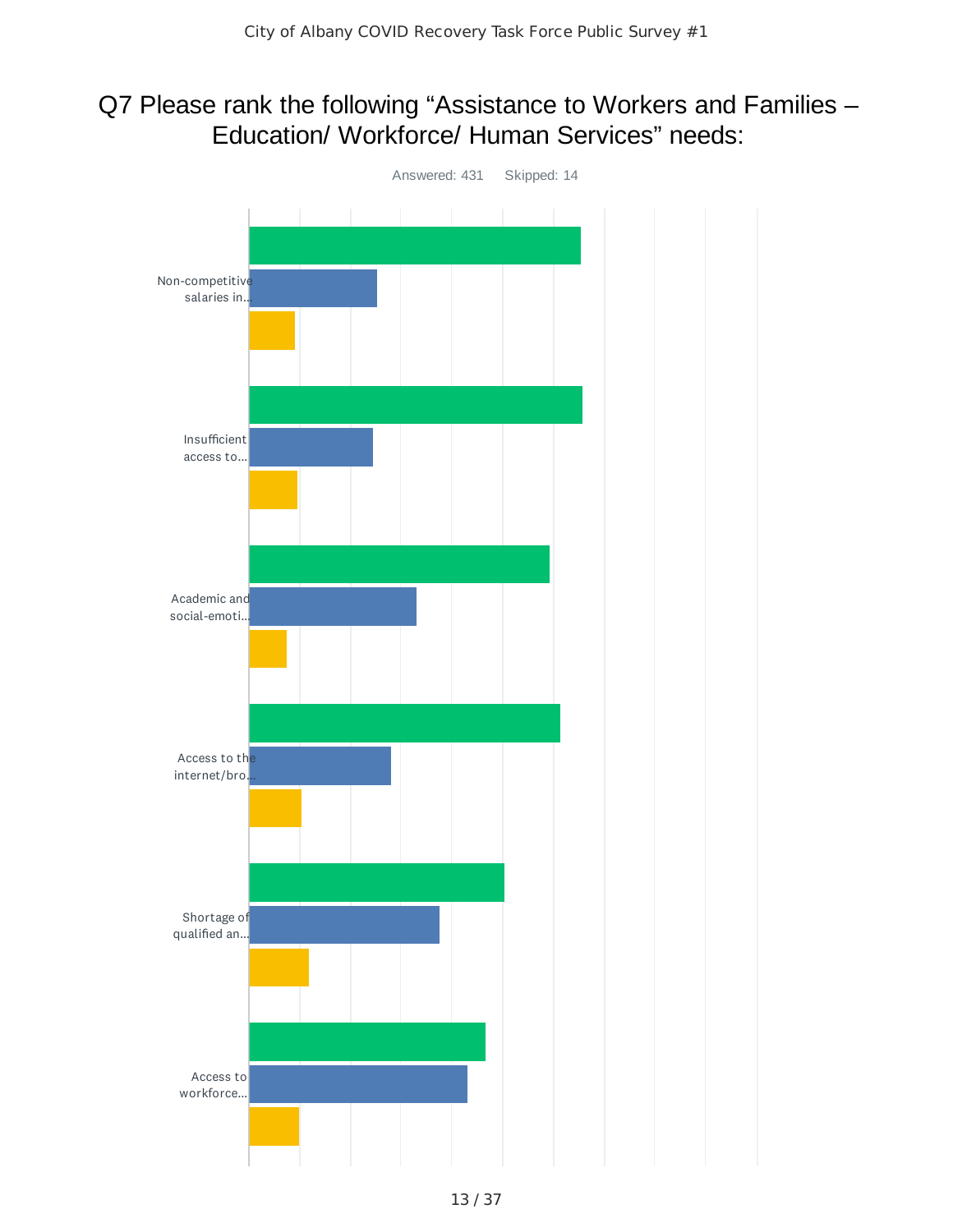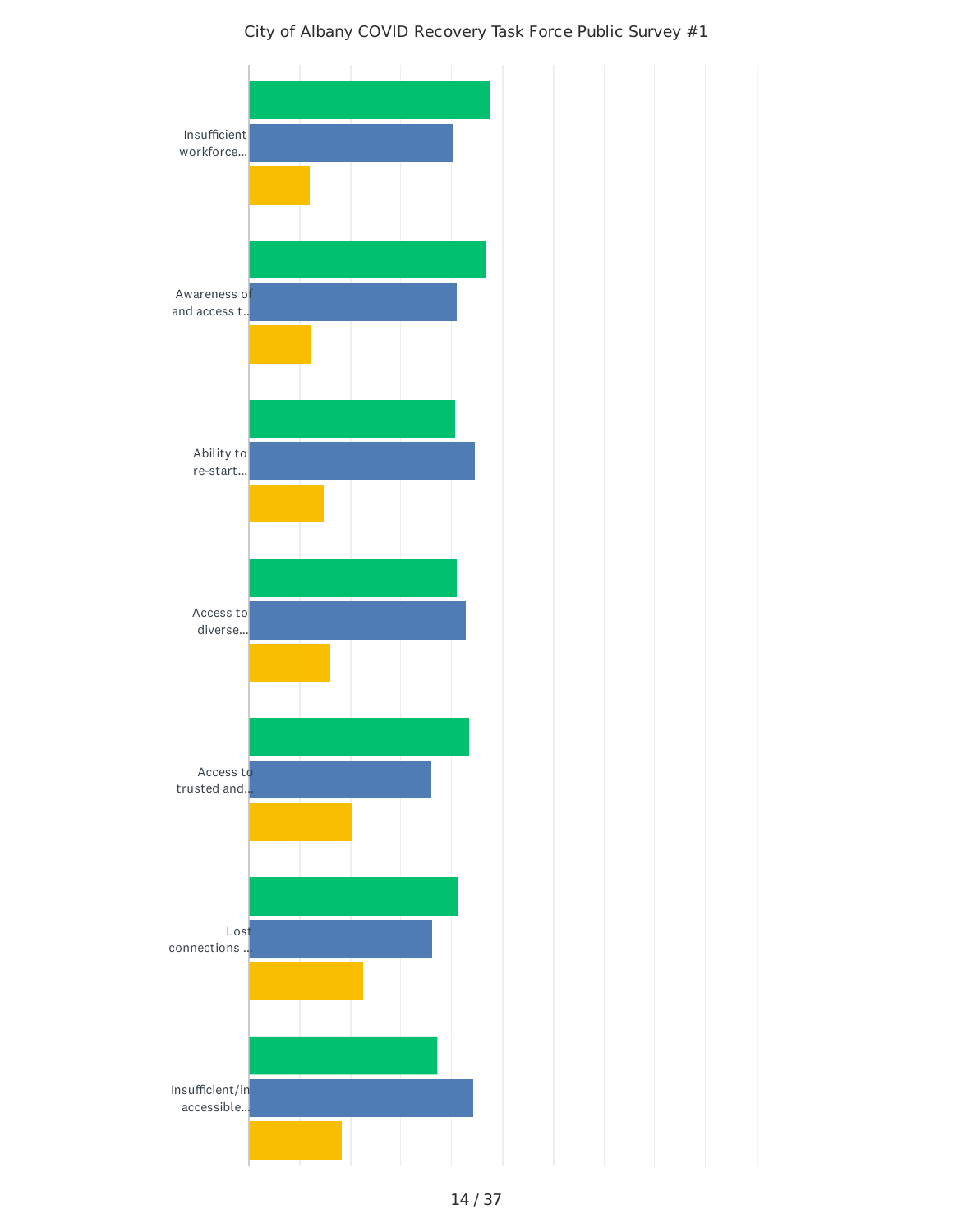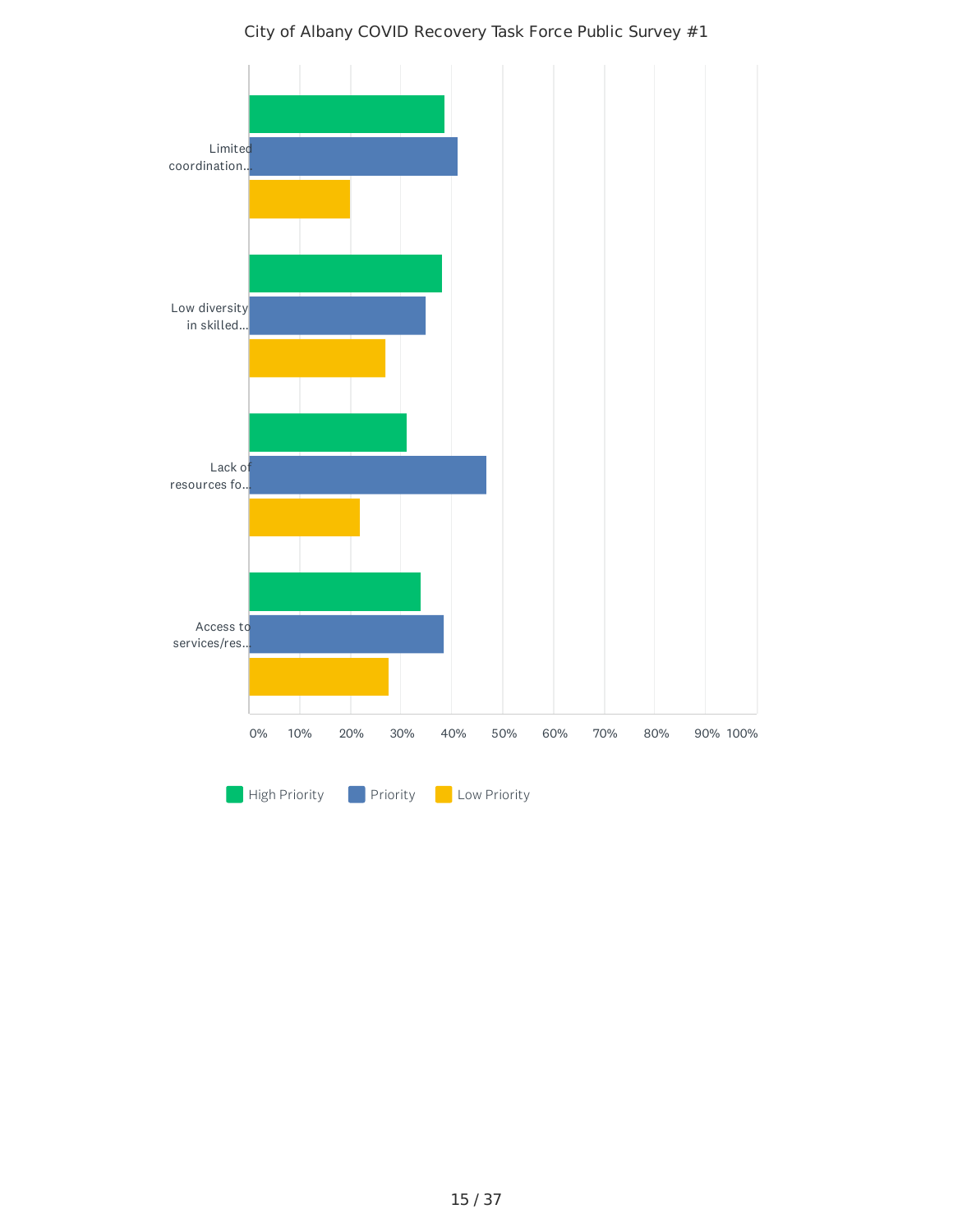|                                                                                                                     | <b>HIGH</b><br><b>PRIORITY</b> | <b>PRIORITY</b> | <b>LOW</b><br><b>PRIORITY</b> | <b>TOTAL</b> | <b>WEIGHTED</b><br><b>AVERAGE</b> |
|---------------------------------------------------------------------------------------------------------------------|--------------------------------|-----------------|-------------------------------|--------------|-----------------------------------|
| Non-competitive salaries in fields critically in need of staffing, such<br>as childcare and education               | 65.57%<br>278                  | 25.24%<br>107   | 9.20%<br>39                   | 424          | 7.91                              |
| Insufficient access to affordable, enriching childcare options to<br>allow individuals to return to the workforce   | 65.88%<br>278                  | 24.41%<br>103   | 9.72%<br>41                   | 422          | 7.91                              |
| Academic and social-emotional impacts on children                                                                   | 59.34%<br>251                  | 33.10%<br>140   | 7.57%<br>32                   | 423          | 7.66                              |
| Access to the internet/broadband (hardware and service)                                                             | 61.50%<br>262                  | 27.93%<br>119   | 10.56%<br>45                  | 426          | 7.65                              |
| Shortage of qualified and available workforce to meet employment<br>demand across multiple sectors                  | 50.35%<br>214                  | 37.65%<br>160   | 12.00%<br>51                  | 425          | 7.04                              |
| Access to workforce development and training programs to<br>facilitate career advancement or career transitions     | 46.70%<br>198                  | 43.16%<br>183   | 10.14%<br>43                  | 424          | 6.93                              |
| Insufficient workforce development resources for individuals aged<br>$25+$                                          | 47.52%<br>201                  | 40.43%<br>171   | 12.06%<br>51                  | 423          | 6.89                              |
| Awareness of and access to available services for newly<br>unemployed or low-income individuals                     | 46.67%<br>196                  | 40.95%<br>172   | 12.38%<br>52                  | 420          | 6.84                              |
| Ability to re-start successful pre-pandemic initiatives                                                             | 40.71%<br>171                  | 44.52%<br>187   | 14.76%<br>62                  | 420          | 6.45                              |
| Access to diverse employment opportunities/industries                                                               | 41.01%<br>171                  | 42.93%<br>179   | 16.07%<br>67                  | 417          | 6.41                              |
| Access to trusted and culturally-sensitive education, workforce and<br>community service advocates and coordinators | 43.50%<br>184                  | 35.93%<br>152   | 20.57%<br>87                  | 423          | 6.35                              |
| Lost connections and confidence between service providers and<br>historically underserved populations               | 41.23%<br>174                  | 36.26%<br>153   | 22.51%<br>95                  | 422          | 6.16                              |
| Insufficient/inaccessible Human Services support to address<br>traumatic impacts of 2020                            | 37.17%<br>155                  | 44.36%<br>185   | 18.47%<br>77                  | 417          | 6.12                              |
| Limited coordination among service providers to address impacts at<br>scale                                         | 38.61%<br>161                  | 41.25%<br>172   | 20.14%<br>84                  | 417          | 6.12                              |
| Low diversity in skilled construction trades professions                                                            | 38.15%<br>161                  | 34.83%<br>147   | 27.01%<br>114                 | 422          | 5.83                              |
| Lack of resources for operational activities for service providers                                                  | 31.18%<br>130                  | 46.76%<br>195   | 22.06%<br>92                  | 417          | 5.68                              |
| Access to services/resources for undocumented community<br>members                                                  | 33.81%<br>142                  | 38.57%<br>162   | 27.62%<br>116                 | 420          | 5.59                              |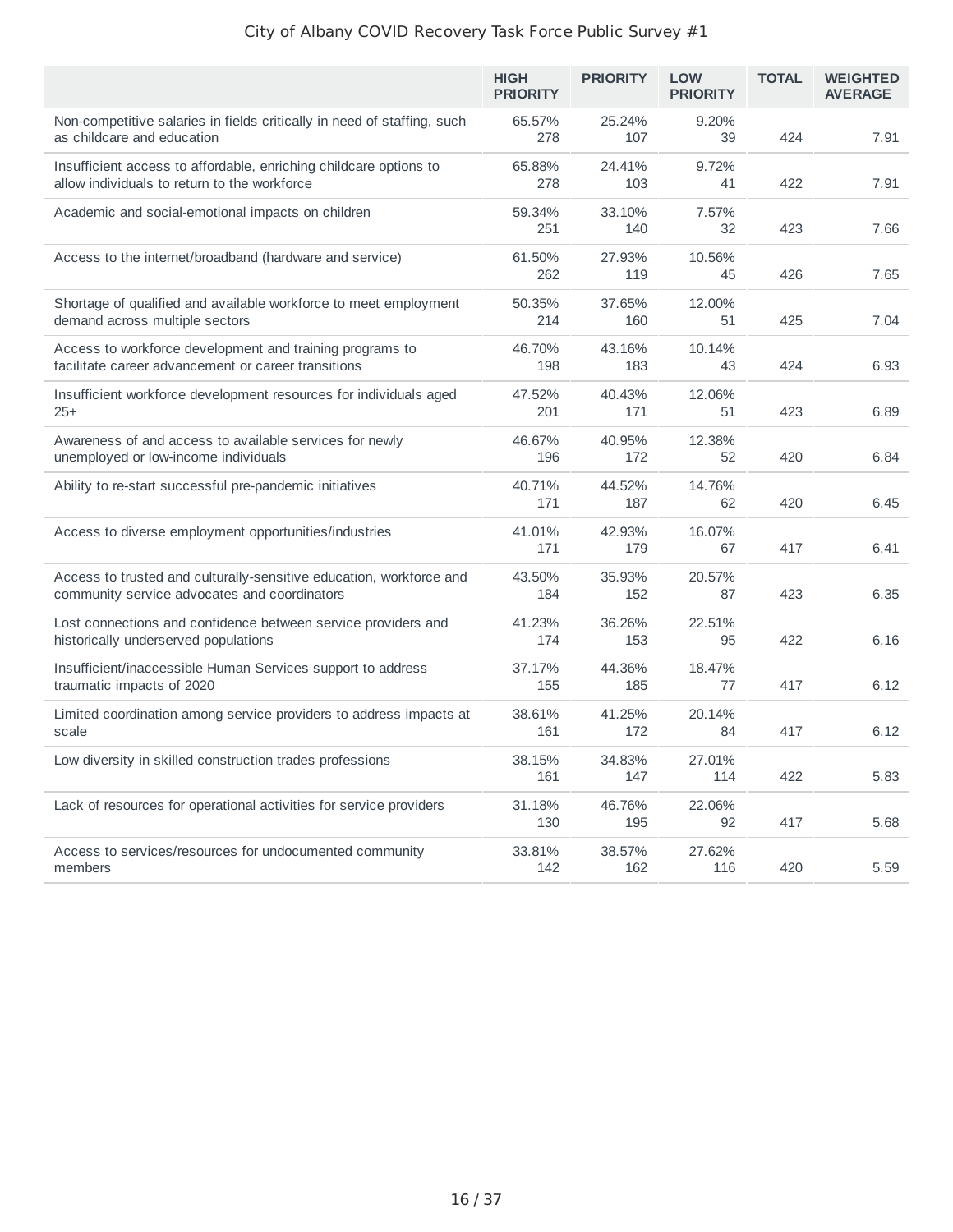Q8 What additional challenges and inequities exist within "Assistance to Workers and Families – Education/ Workforce/ Human Services" sectors? Please identify additional challenges below and their priority level (250 word max).

Answered: 109 Skipped: 336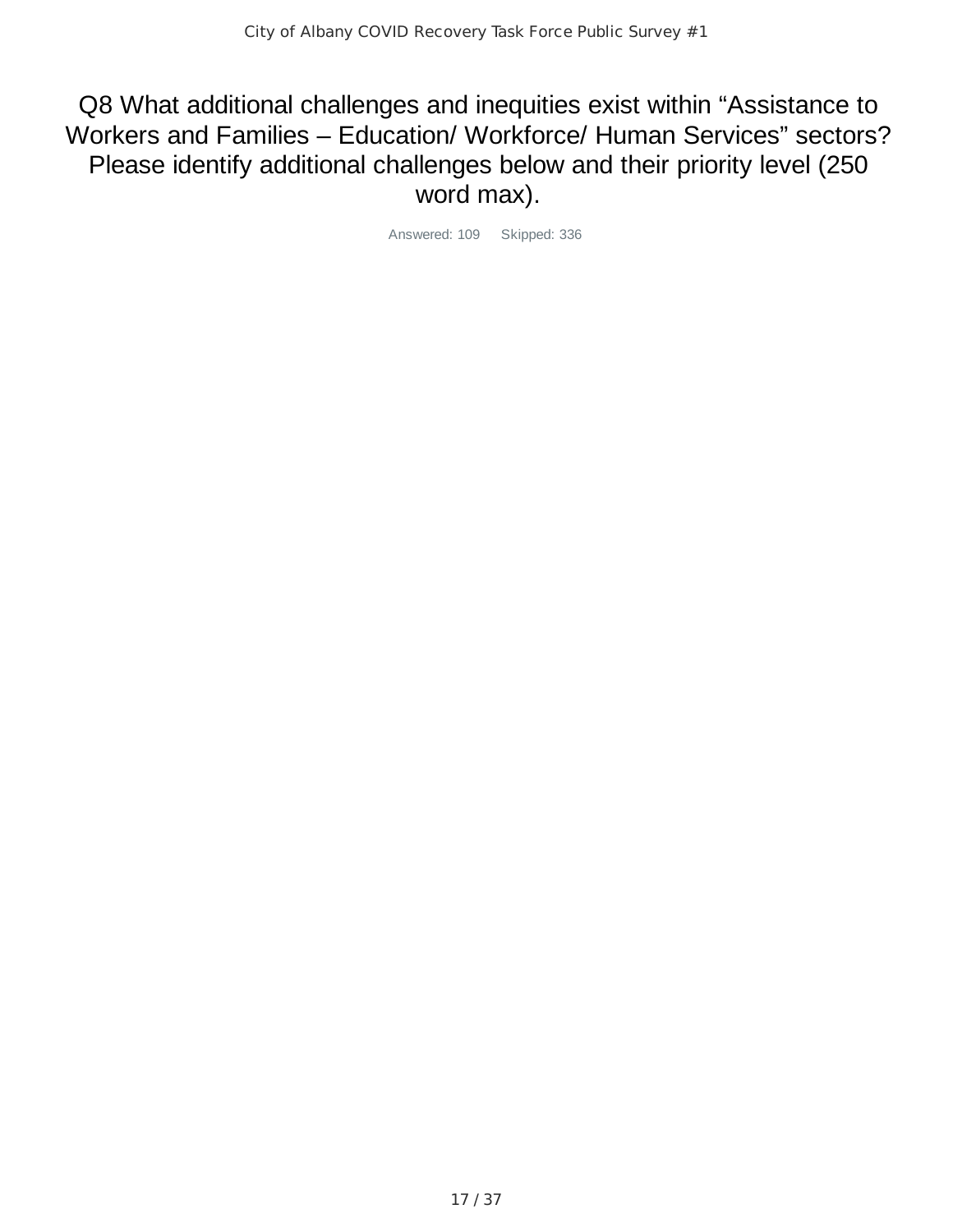## Q9 Please rank the following "Assistance to Workers and Families – Housing/ Transportation/ Community Revitalization" needs:

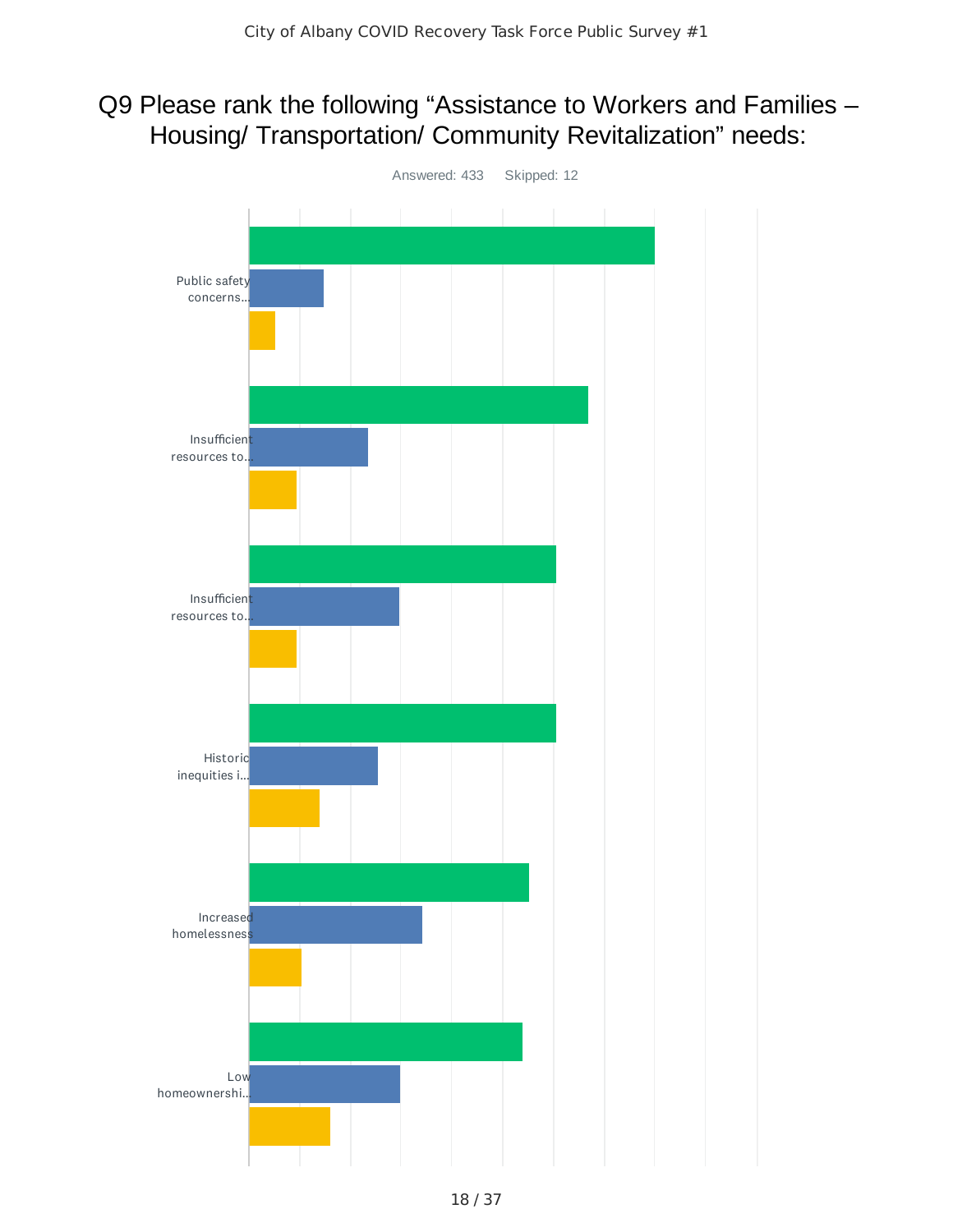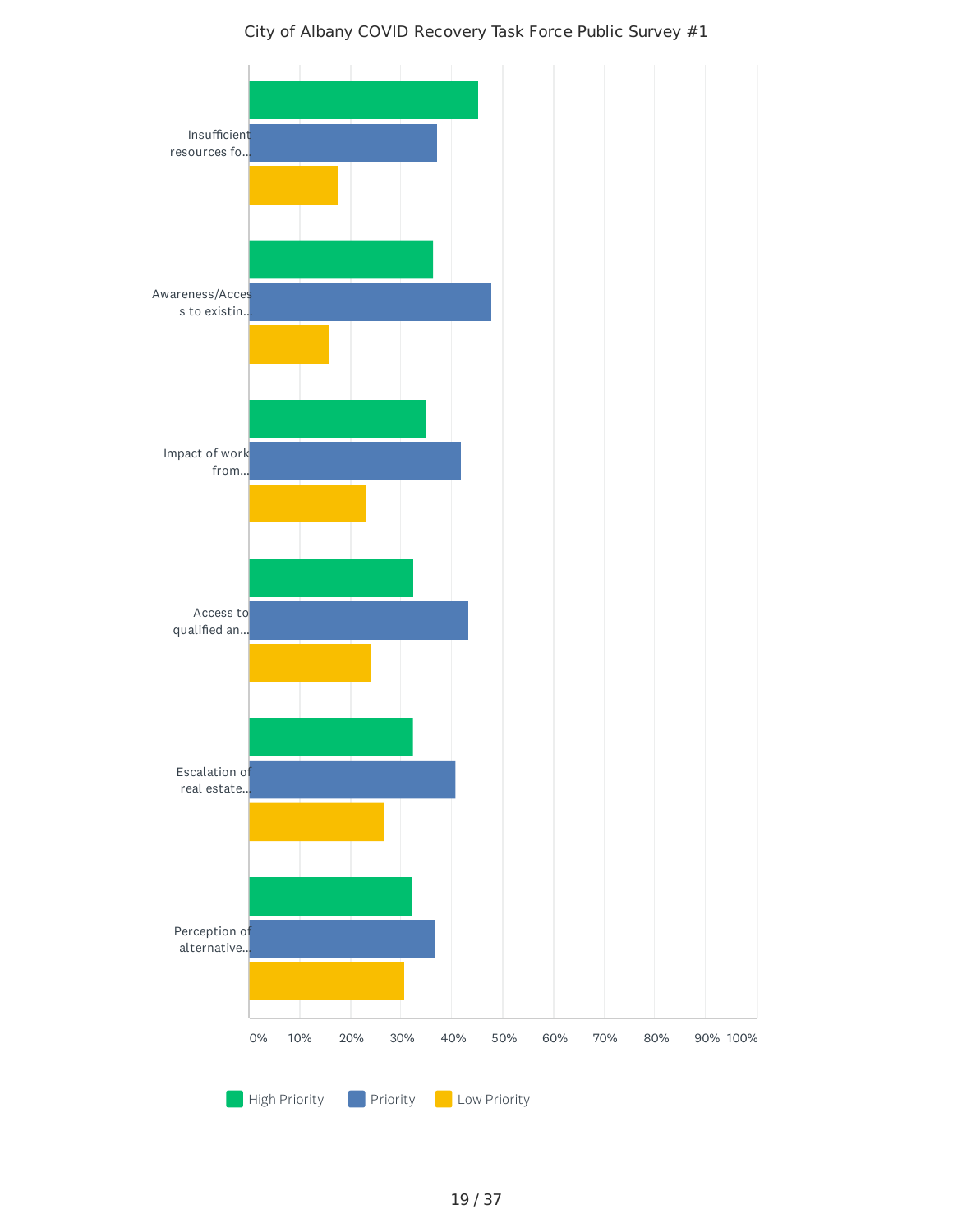|                                                                                                                                                            | <b>HIGH</b><br><b>PRIORITY</b> | <b>PRIORITY</b> | <b>LOW</b><br><b>PRIORITY</b> | <b>TOTAL</b> | <b>WEIGHTED</b><br><b>AVERAGE</b> |
|------------------------------------------------------------------------------------------------------------------------------------------------------------|--------------------------------|-----------------|-------------------------------|--------------|-----------------------------------|
| Public safety concerns including an escalation of gun violence,<br>pandemic-related restrictions on community policing and anti-<br>recidivism initiatives | 80.09%<br>342                  | 14.75%<br>63    | 5.15%<br>22                   | 427          | 8.80                              |
| Insufficient resources to address blighted properties and inequities<br>in neighborhood investment                                                         | 66.90%<br>283                  | 23.64%<br>100   | 9.46%<br>40                   | 423          | 7.97                              |
| Insufficient resources to address community revitalization,<br>programming, and public infrastructure needs                                                | 60.76%<br>257                  | 29.79%<br>126   | 9.46%<br>40                   | 423          | 7.66                              |
| Historic inequities in the built environment, including housing,<br>parks/open spaces, sidewalks, and amenities                                            | 60.61%<br>257                  | 25.47%<br>108   | 13.92%<br>59                  | 424          | 7.47                              |
| Increased homelessness                                                                                                                                     | 55.26%<br>231                  | 34.21%<br>143   | 10.53%<br>44                  | 418          | 7.34                              |
| Low homeownership rate, particularly among minorities                                                                                                      | 54.03%<br>228                  | 29.86%<br>126   | 16.11%<br>68                  | 422          | 7.06                              |
| Insufficient resources for payment of unpaid rent and other financial<br>obligations                                                                       | 45.19%<br>188                  | 37.26%<br>155   | 17.55%<br>73                  | 416          | 6.56                              |
| Awareness/Access to existing resources for support and funding                                                                                             | 36.30%<br>151                  | 47.84%<br>199   | 15.87%<br>66                  | 416          | 6.18                              |
| Impact of work from home/hybrid schedules on the City's<br>restaurants and retailers                                                                       | 35.10%<br>146                  | 41.83%<br>174   | 23.08%<br>96                  | 416          | 5.83                              |
| Access to qualified and diverse talent                                                                                                                     | 32.45%<br>135                  | 43.27%<br>180   | 24.28%<br>101                 | 416          | 5.65                              |
| Escalation of real estate development risk due to rising<br>construction and labor costs, combined with an uncertain market                                | 32.53%<br>135                  | 40.72%<br>169   | 26.75%<br>111                 | 415          | 5.56                              |
| Perception of alternative mobility options like public transit and<br>bike-share                                                                           | 32.29%<br>134                  | 36.87%<br>153   | 30.84%<br>128                 | 415          | 5.38                              |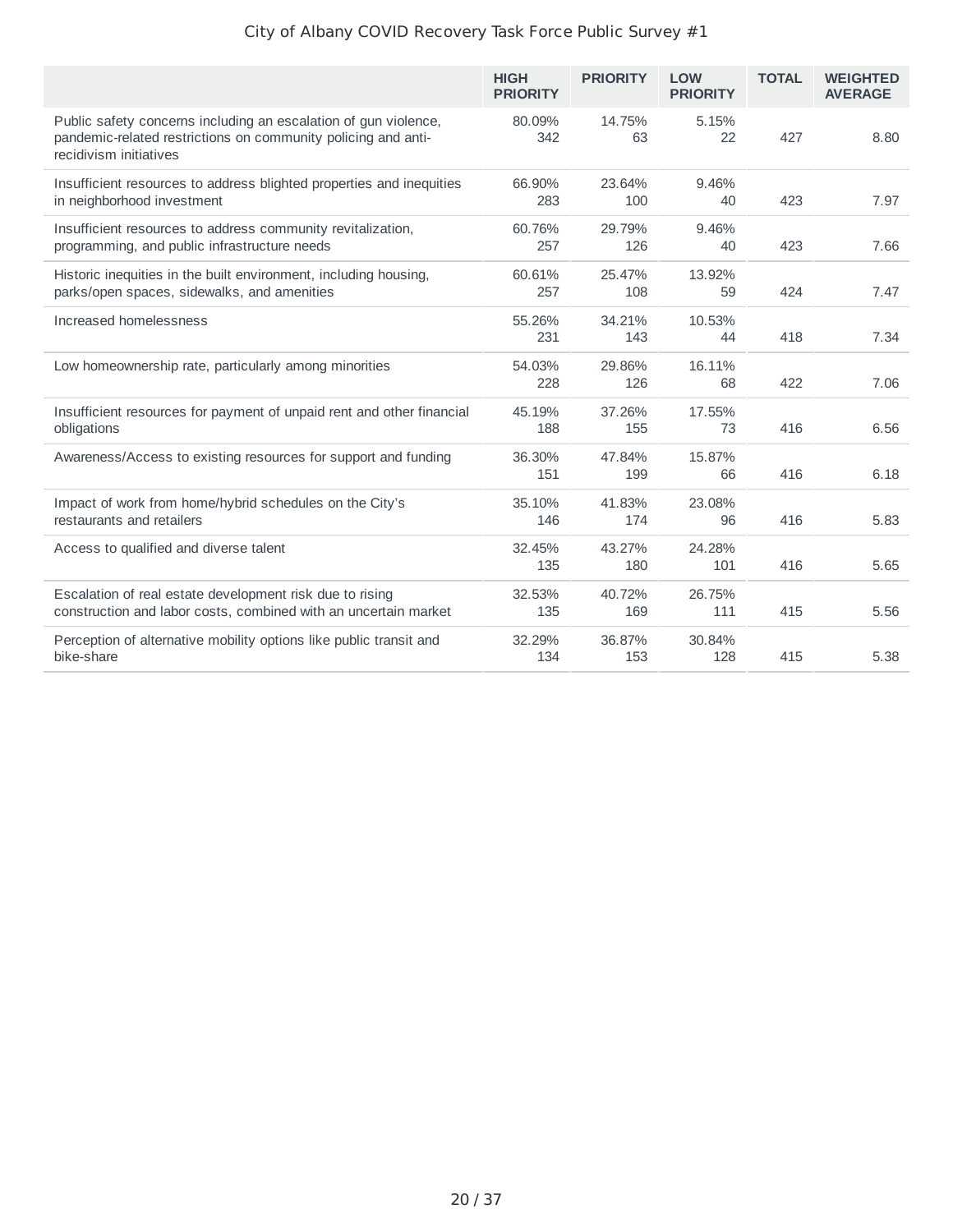Q10 What additional challenges and inequities exist within the "Assistance to Workers and Families – Housing/Transportation/Community Revitalization" sectors?Please identify additional challenges below and their priority level (250 word max)

Answered: 114 Skipped: 331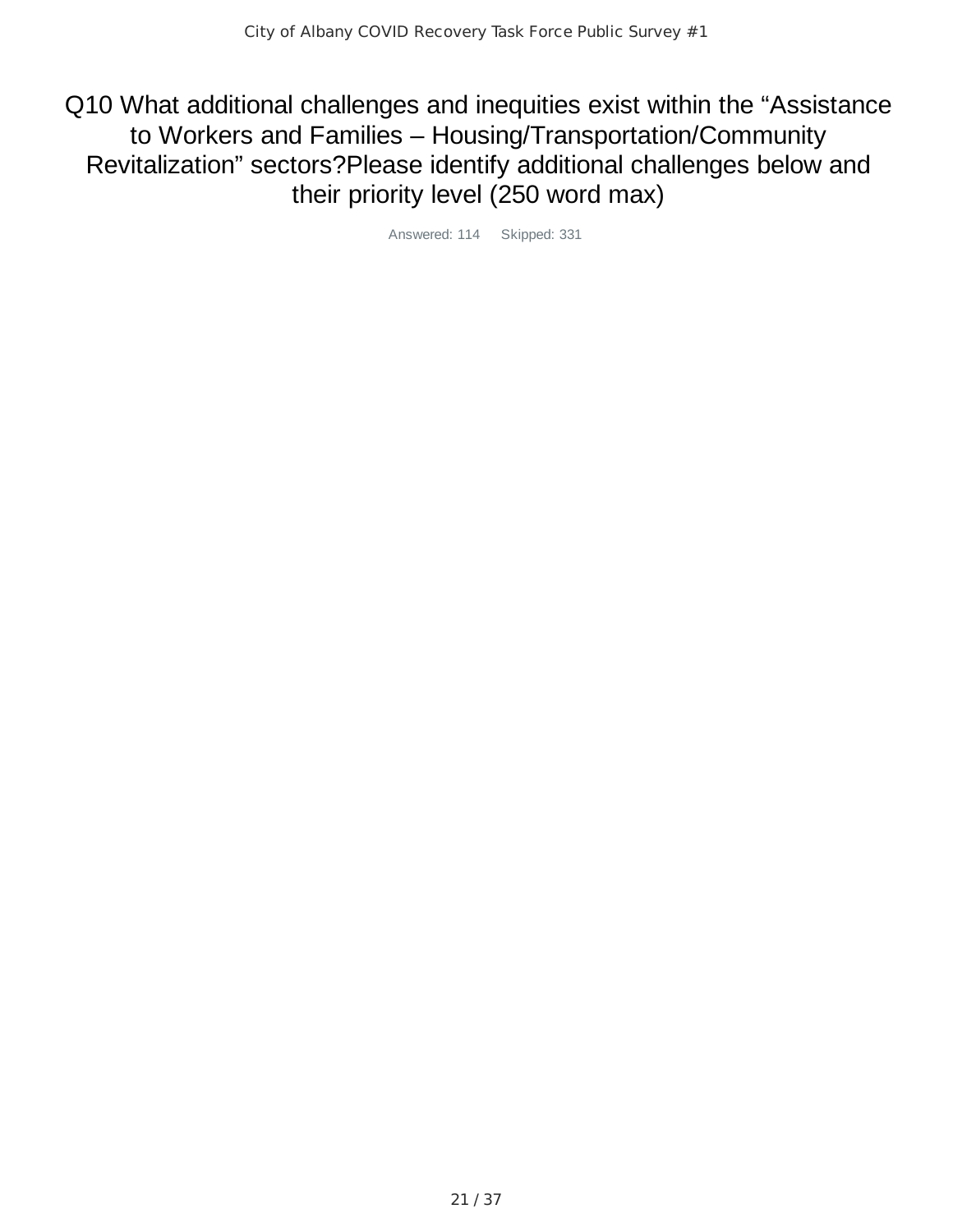## Q11 Please rank the following "Small Business Support" needs:

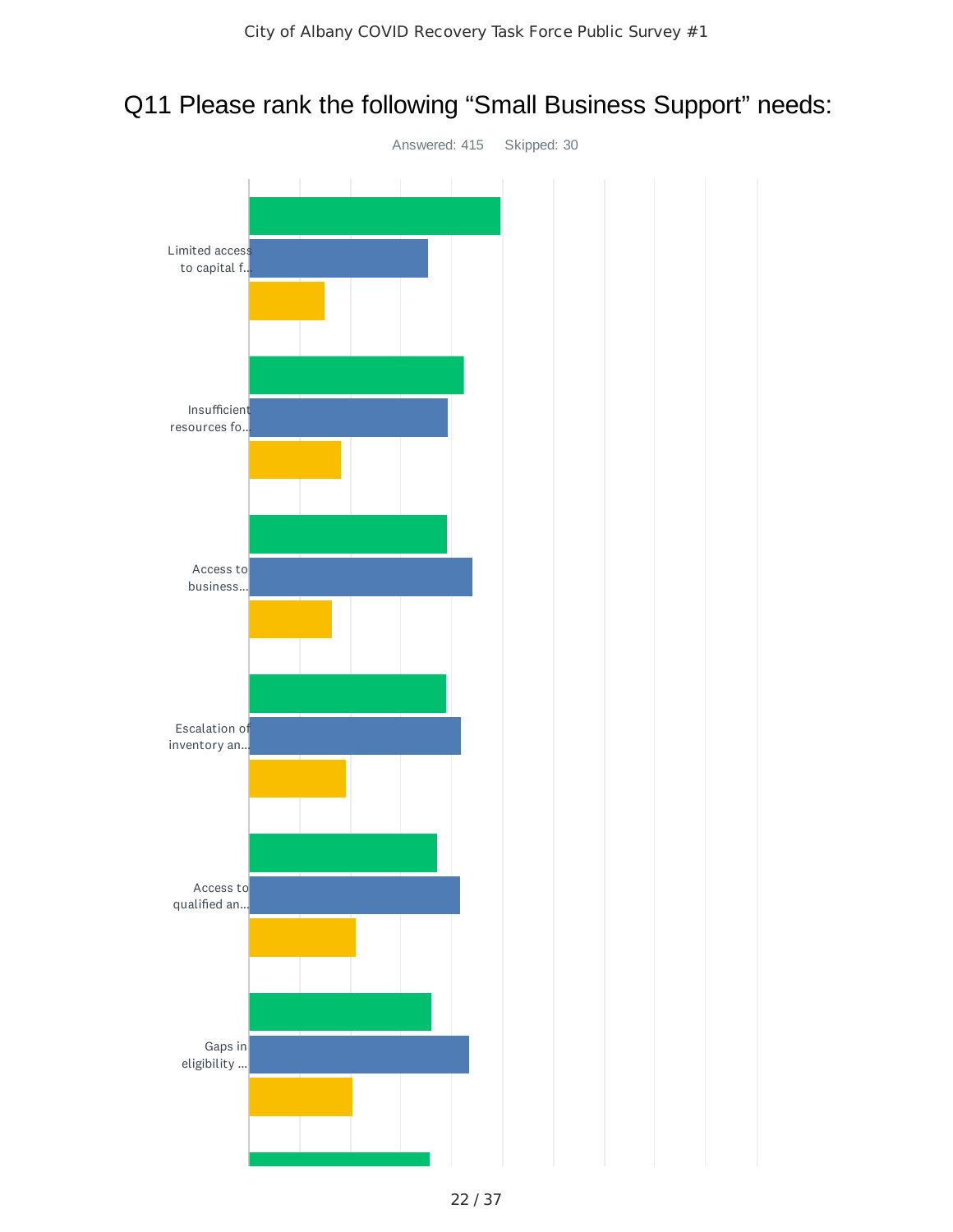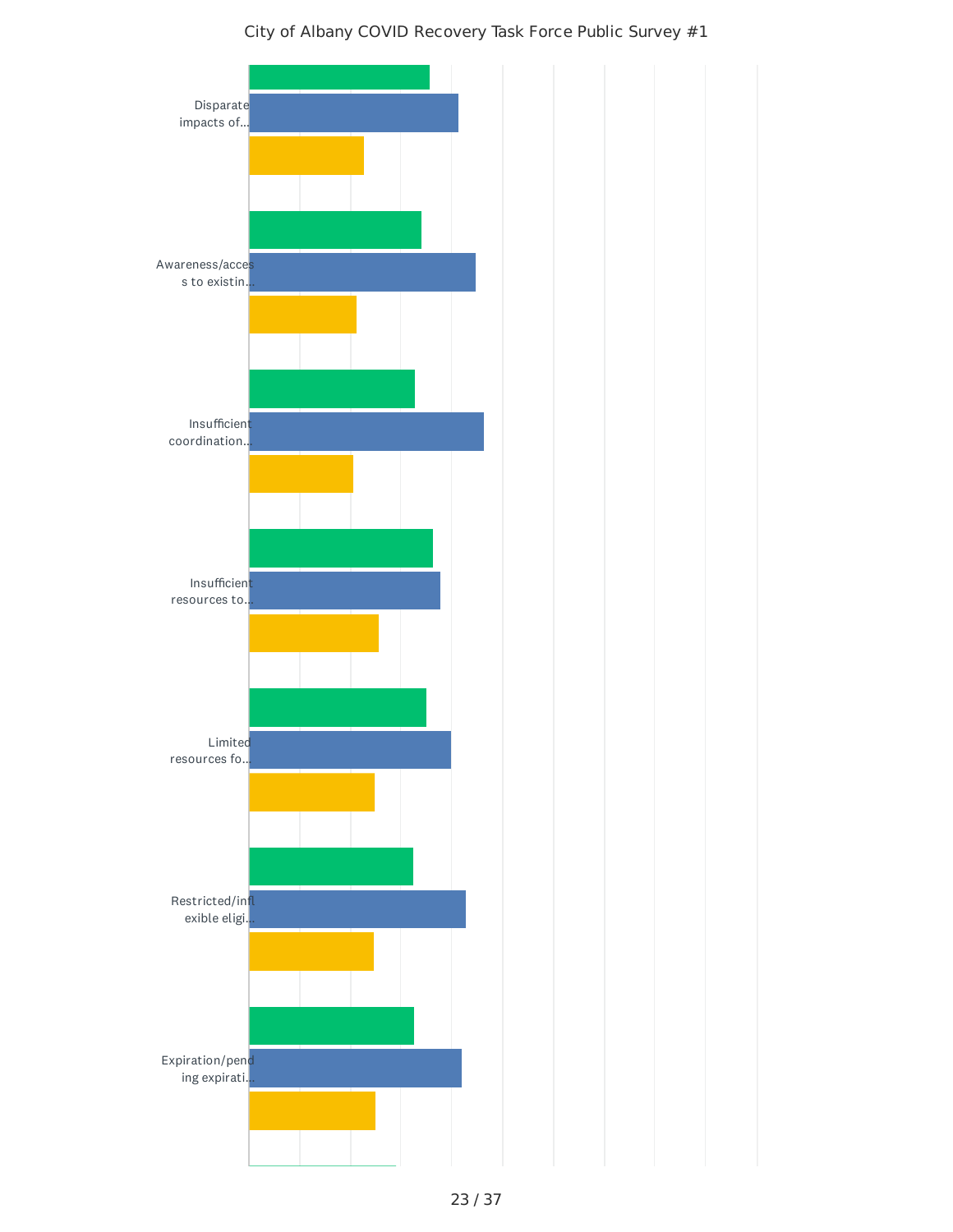# Impact of work from... Gaps in digital/virt... Limited ongoing... Ongoing reduction in... Access to commercial. 0% 10% 20% 30% 40% 50% 60% 70% 80% 90% 100%

#### City of Albany COVID Recovery Task Force Public Survey #1

High Priority **Priority Priority**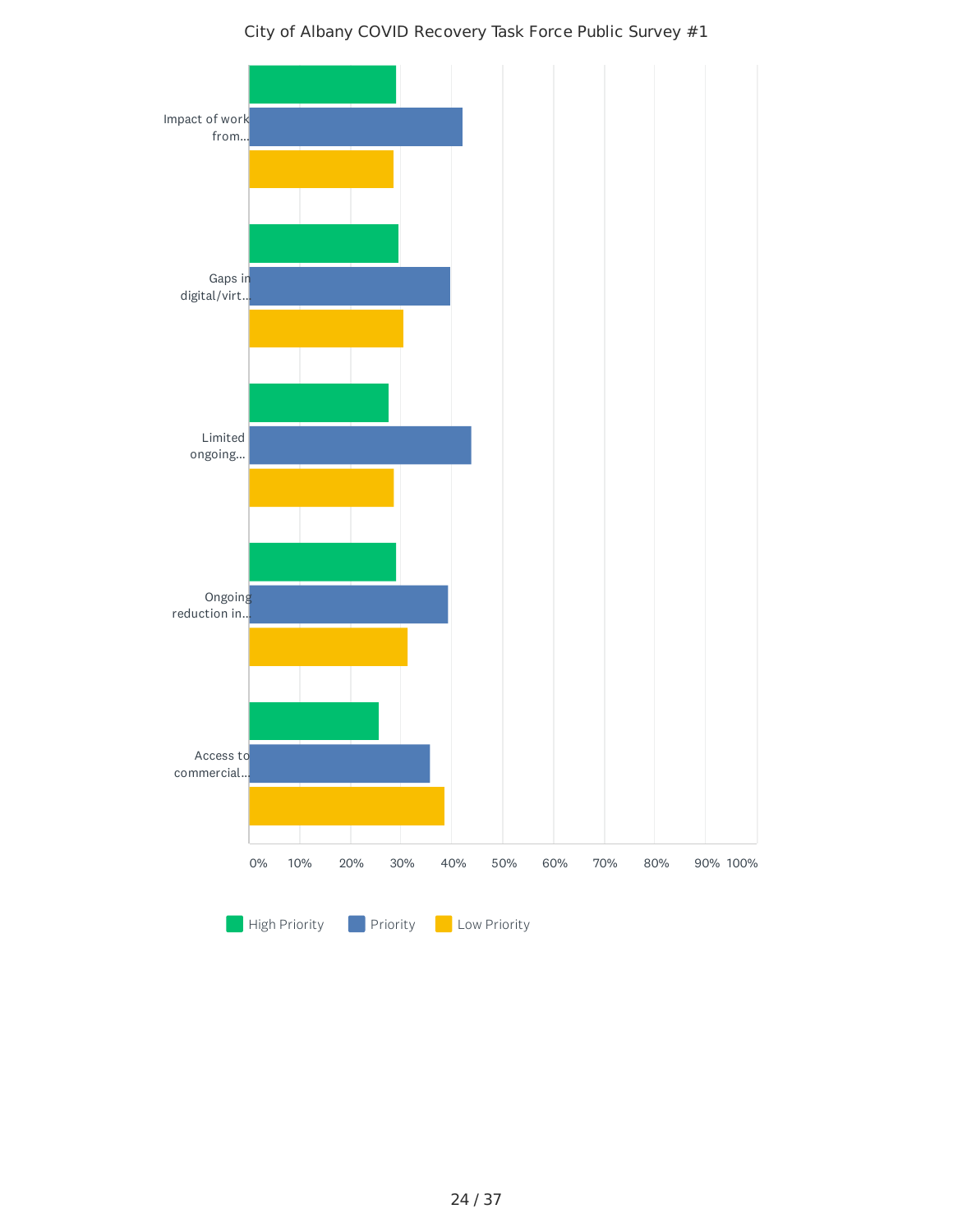|                                                                                                                                                        | <b>HIGH</b><br><b>PRIORITY</b> | <b>PRIORITY</b> | <b>LOW</b><br><b>PRIORITY</b> | <b>TOTAL</b> | <b>WEIGHTED</b><br><b>AVERAGE</b> |
|--------------------------------------------------------------------------------------------------------------------------------------------------------|--------------------------------|-----------------|-------------------------------|--------------|-----------------------------------|
| Limited access to capital for small businesses, and specifically to<br>minorities                                                                      | 49.50%<br>200                  | 35.40%<br>143   | 15.10%<br>61                  | 404          | 6.87                              |
| Insufficient resources for unpaid rent and other financial obligations<br>owed by small businesses                                                     | 42.47%<br>172                  | 39.26%<br>159   | 18.27%<br>74                  | 405          | 6.39                              |
| Access to business development support for small business<br>owners with limited capacity                                                              | 39.20%<br>156                  | 44.22%<br>176   | 16.58%<br>66                  | 398          | 6.30                              |
| Escalation of inventory and supplies costs due to supply chain<br>disruption                                                                           | 38.86%<br>157                  | 41.83%<br>169   | 19.31%<br>78                  | 404          | 6.17                              |
| Access to qualified and diverse talent to reopen/maintain operations<br>successfully                                                                   | 37.31%<br>150                  | 41.54%<br>167   | 21.14%<br>85                  | 402          | 6.02                              |
| Gaps in eligibility of existing small business programs                                                                                                | 36.00%<br>144                  | 43.50%<br>174   | 20.50%<br>82                  | 400          | 5.98                              |
| Disparate impacts of reopening guidance on certain<br>businesses/industries and the individuals they employ, in particular,<br>underserved populations | 35.71%<br>145                  | 41.38%<br>168   | 22.91%<br>93                  | 406          | 5.87                              |
| Awareness/access to existing program information                                                                                                       | 34.00%<br>136                  | 44.75%<br>179   | 21.25%<br>85                  | 400          | 5.85                              |
| Insufficient coordination/collaboration of organizations providing<br>assistance to small businesses                                                   | 32.83%<br>131                  | 46.37%<br>185   | 20.80%<br>83                  | 399          | 5.81                              |
| Insufficient resources to address gateway and commercial corridor<br>improvements and public amenities                                                 | 36.34%<br>145                  | 37.84%<br>151   | 25.81%<br>103                 | 399          | 5.78                              |
| Limited resources for entrepreneurship                                                                                                                 | 35.07%<br>141                  | 40.05%<br>161   | 24.88%<br>100                 | 402          | 5.76                              |
| Restricted/inflexible eligible uses of funding on many available<br>programs e.g. technology improvements, virtual presence,<br>marketing eligibility  | 32.41%<br>129                  | 42.96%<br>171   | 24.62%<br>98                  | 398          | 5.64                              |
| Expiration/pending expiration of flexible legislation/authorizations<br>that supported small business                                                  | 32.67%<br>131                  | 42.14%<br>169   | 25.19%<br>101                 | 401          | 5.63                              |
| Impact of work from home/hybrid schedules on the City's<br>restaurants and retailers                                                                   | 29.00%<br>116                  | 42.25%<br>169   | 28.75%<br>115                 | 400          | 5.30                              |
| Gaps in digital/virtual/website presence and technical skills for<br>small businesses                                                                  | 29.60%<br>119                  | 39.80%<br>160   | 30.60%<br>123                 | 402          | 5.26                              |
| Limited ongoing technical assistance/skills development for<br>existing businesses                                                                     | 27.57%<br>110                  | 43.86%<br>175   | 28.57%<br>114                 | 399          | 5.24                              |
| Ongoing reduction in revenues due to continued social distancing<br>regulations                                                                        | 29.18%<br>117                  | 39.40%<br>158   | 31.42%<br>126                 | 401          | 5.20                              |
| Access to commercial kitchen space to start-up or expand<br>operations                                                                                 | 25.63%<br>102                  | 35.68%<br>142   | 38.69%<br>154                 | 398          | 4.73                              |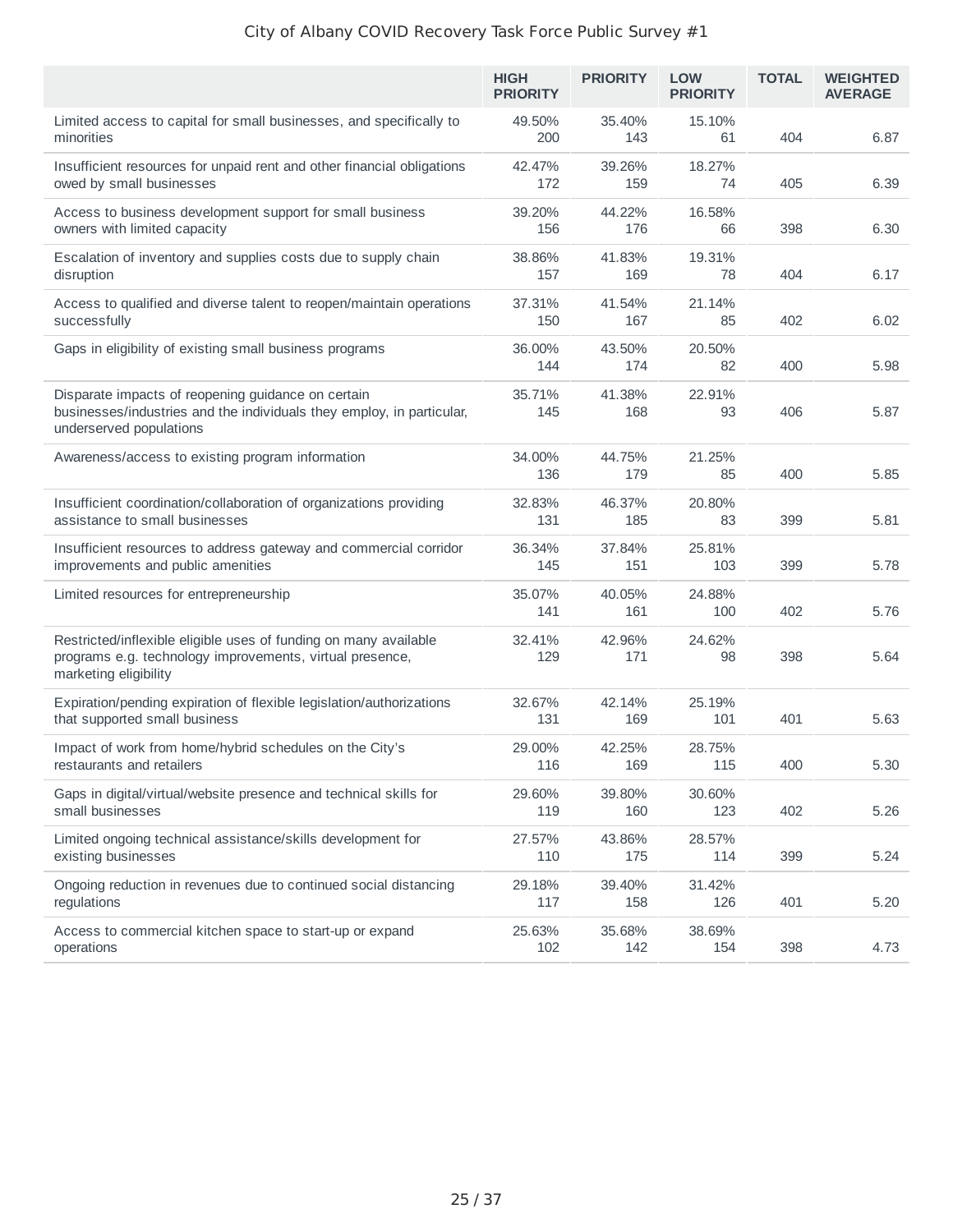## Q12 What additional challenges and inequities exist within the "Small Business Support" sectors?Please identify additional challenges below and their priority level (250 word max)

Answered: 84 Skipped: 361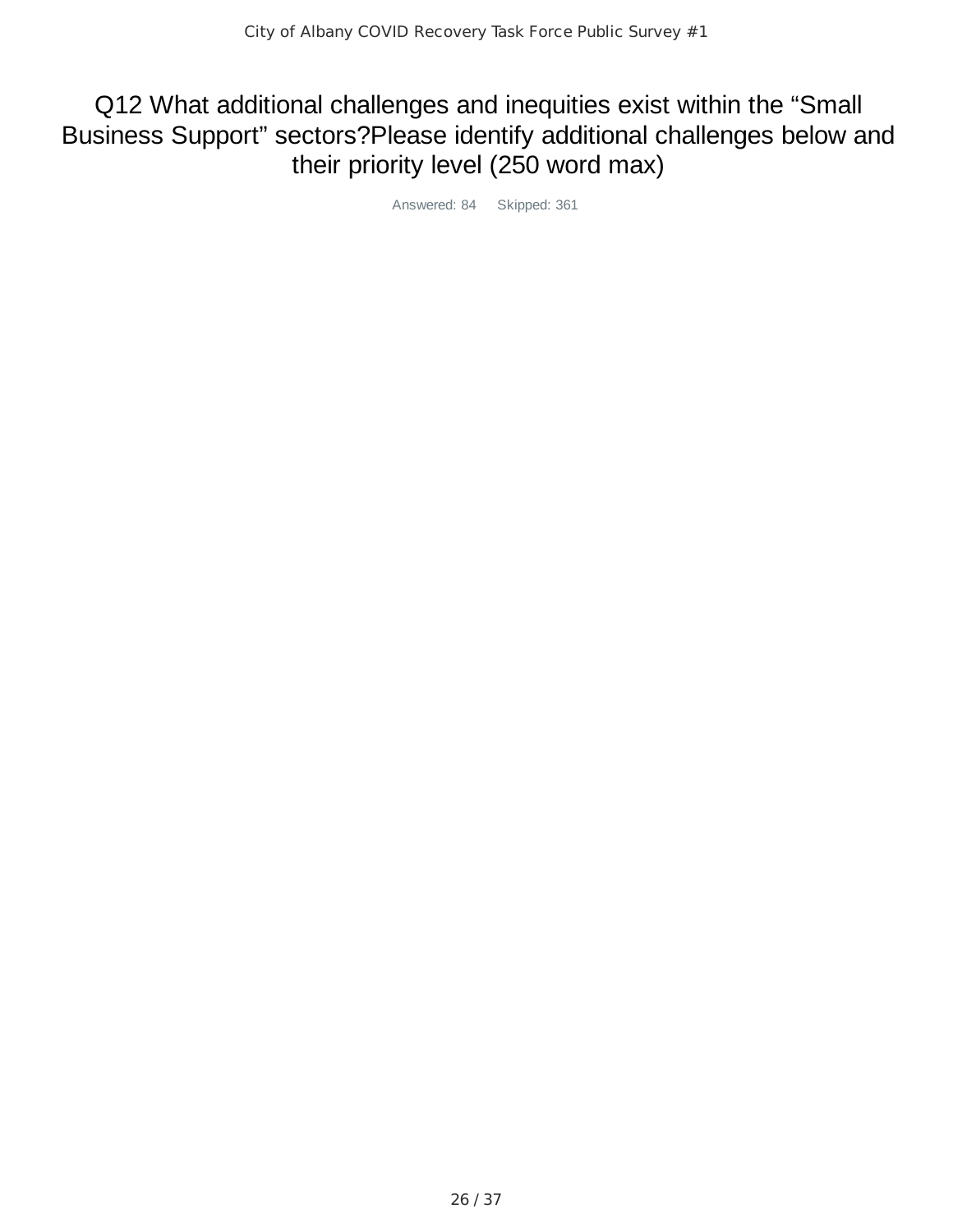## Q13 Please rank the following "Tourism/Travel/Hospitality/Arts Recovery" needs:

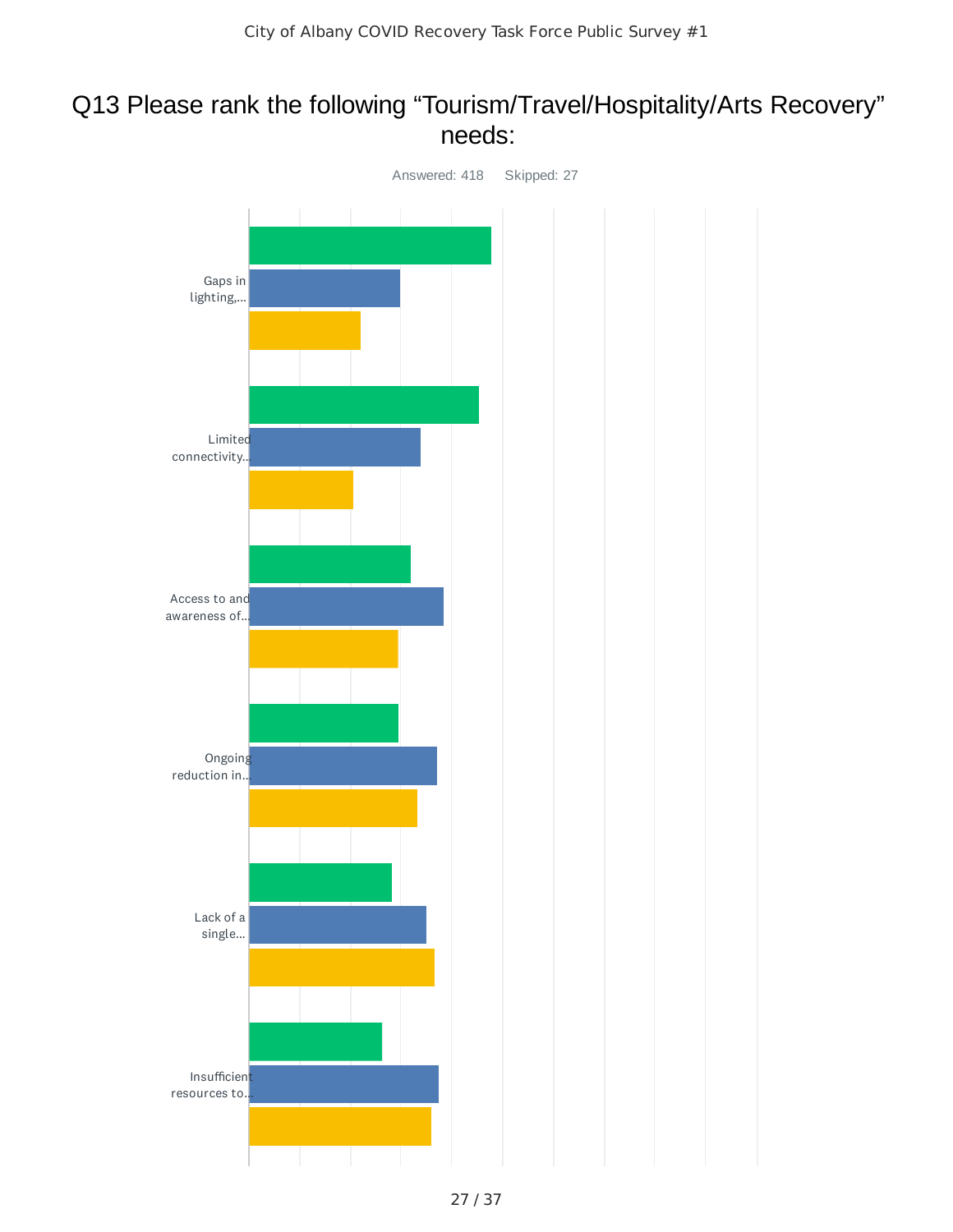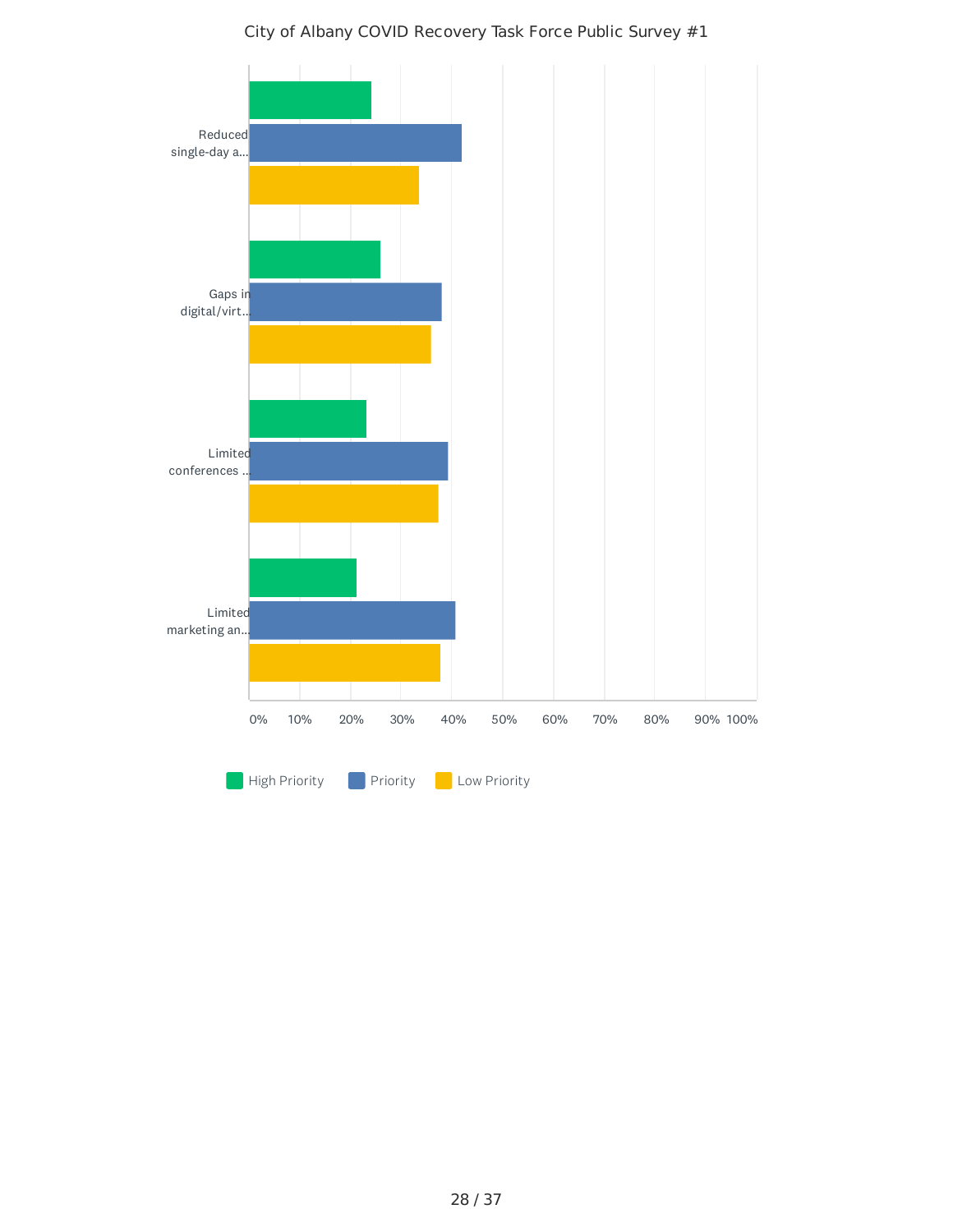|                                                                                                        | <b>HIGH</b><br><b>PRIORITY</b> | <b>PRIORITY</b> | <b>LOW</b><br><b>PRIORITY</b> | <b>TOTAL</b> | <b>WEIGHTED</b><br><b>AVERAGE</b> |
|--------------------------------------------------------------------------------------------------------|--------------------------------|-----------------|-------------------------------|--------------|-----------------------------------|
| Gaps in lighting, wayfinding, and pedestrian safety improvements<br>that create public safety concerns | 47.80%<br>196                  | 30.00%<br>123   | 22.20%<br>91                  | 410          | 6.50                              |
| Limited connectivity between arts and schools/youth                                                    | 45.37%<br>186                  | 33.90%<br>139   | 20.73%<br>85                  | 410          | 6.44                              |
| Access to and awareness of resources for arts/tourism/cultural<br>venues                               | 32.02%<br>130                  | 38.42%<br>156   | 29.56%<br>120                 | 406          | 5.42                              |
| Ongoing reduction in revenues due to continued social distancing<br>regulations                        | 29.50%<br>118                  | 37.25%<br>149   | 33.25%<br>133                 | 400          | 5.14                              |
| Lack of a single public-facing resource for<br>tourism/travel/hospitality/arts                         | 28.22%<br>114                  | 35.15%<br>142   | 36.63%<br>148                 | 404          | 4.95                              |
| Insufficient resources to provide equitable access for admission<br>charges                            | 26.42%<br>107                  | 37.53%<br>152   | 36.05%<br>146                 | 405          | 4.88                              |
| Reduced single-day and overnight visitors to spend money locally                                       | 24.32%<br>99                   | 42.01%<br>171   | 33.66%<br>137                 | 407          | 4.87                              |
| Gaps in digital/virtual/website presence and technical skills for<br>arts/tourism/cultural venues      | 25.86%<br>105                  | 38.18%<br>155   | 35.96%<br>146                 | 406          | 4.85                              |
| Limited conferences and events being scheduled                                                         | 23.23%<br>95                   | 39.36%<br>161   | 37.41%<br>153                 | 409          | 4.67                              |
| Limited marketing and advertising budgets and cross-coordination<br>among venues                       | 21.39%<br>86                   | 40.80%<br>164   | 37.81%<br>152                 | 402          | 4.56                              |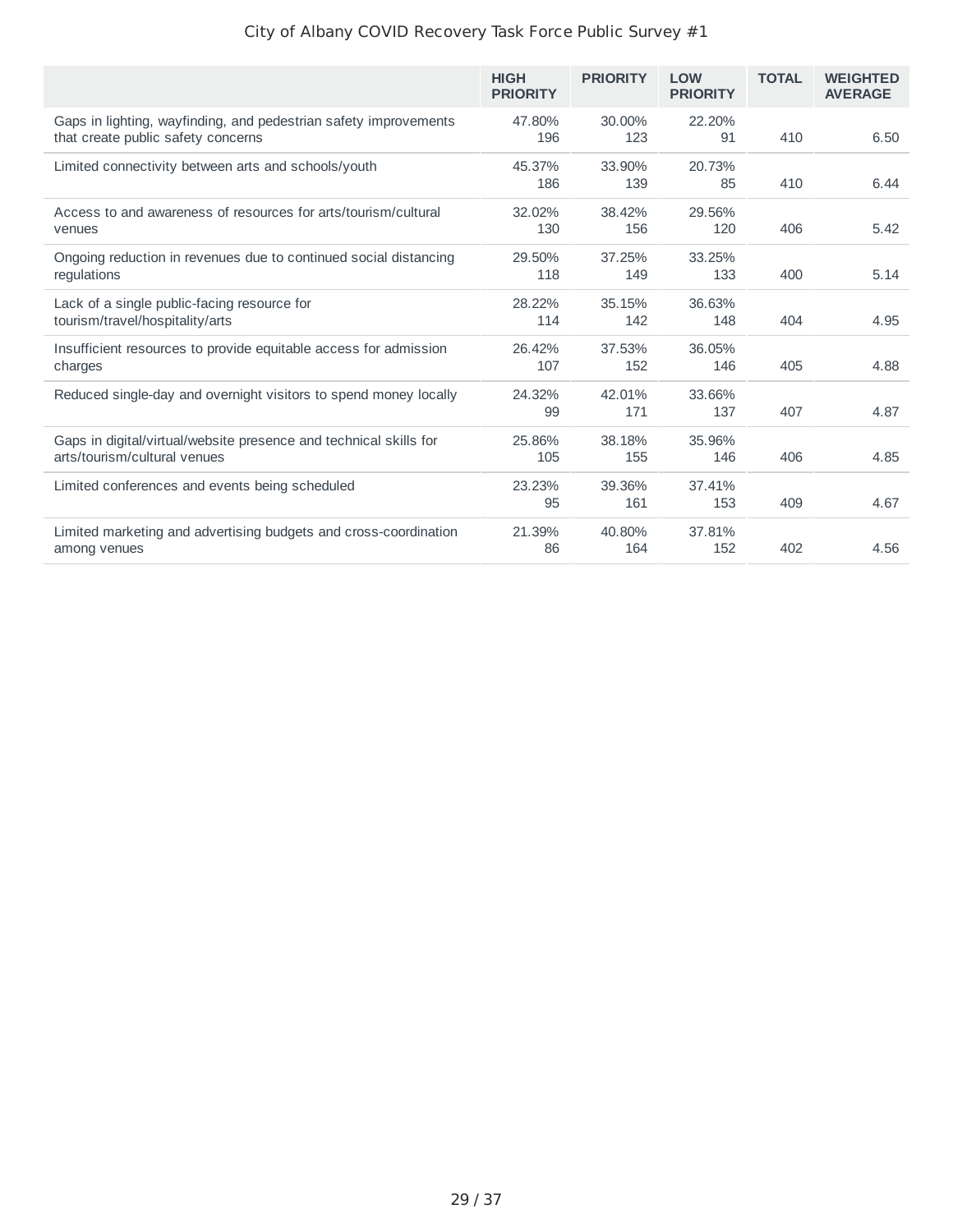Q14 What additional challenges and inequities exist within the "Tourism/Travel/Hospitality/Arts Recovery" sectors?Please identify additional challenges below and their priority level (250 word max)

Answered: 100 Skipped: 345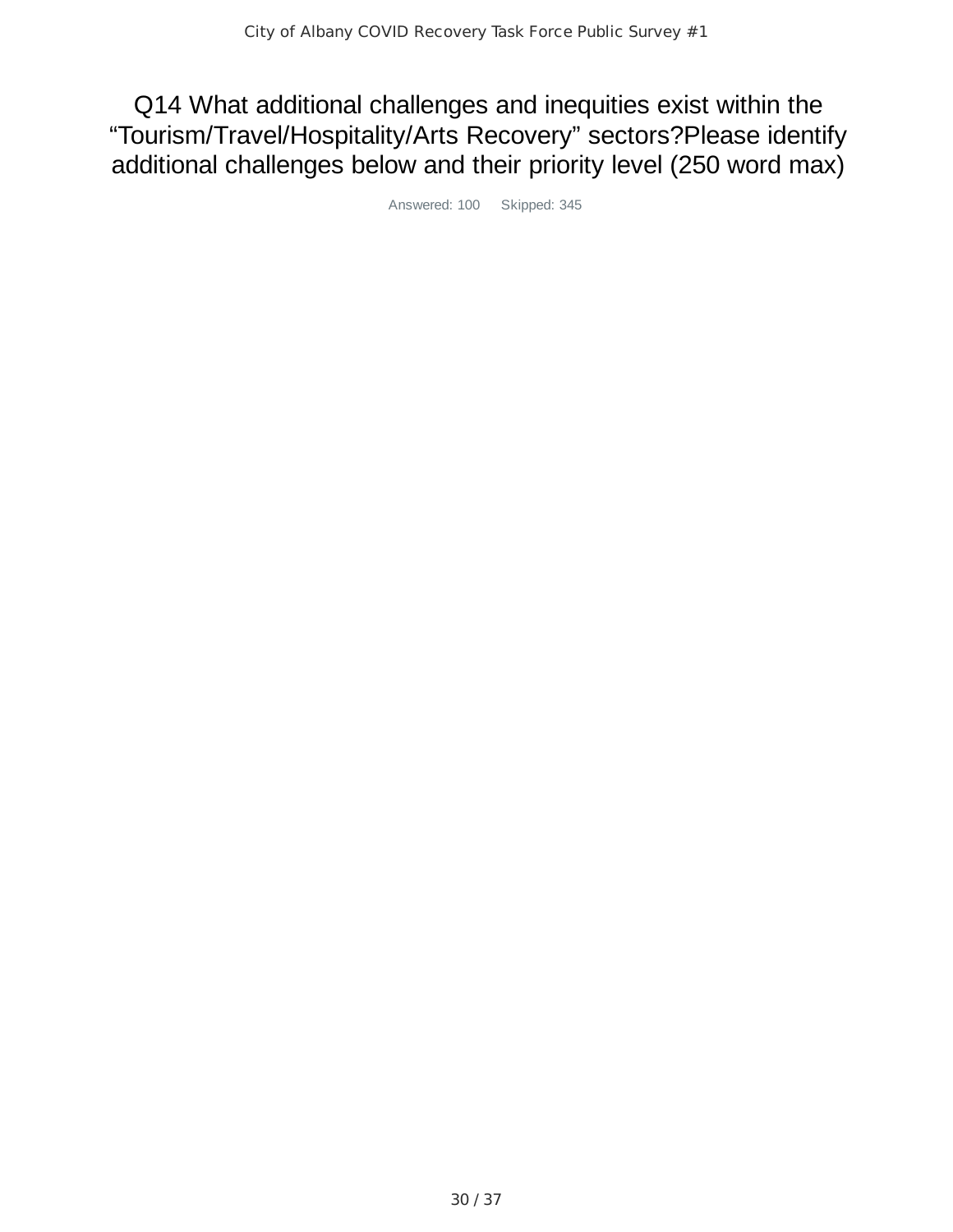## Q15 What additional thoughts do you have regarding COVID-19 recovery needs in the City of Albany?Please identify additional thoughts below (250 word max).

Answered: 159 Skipped: 286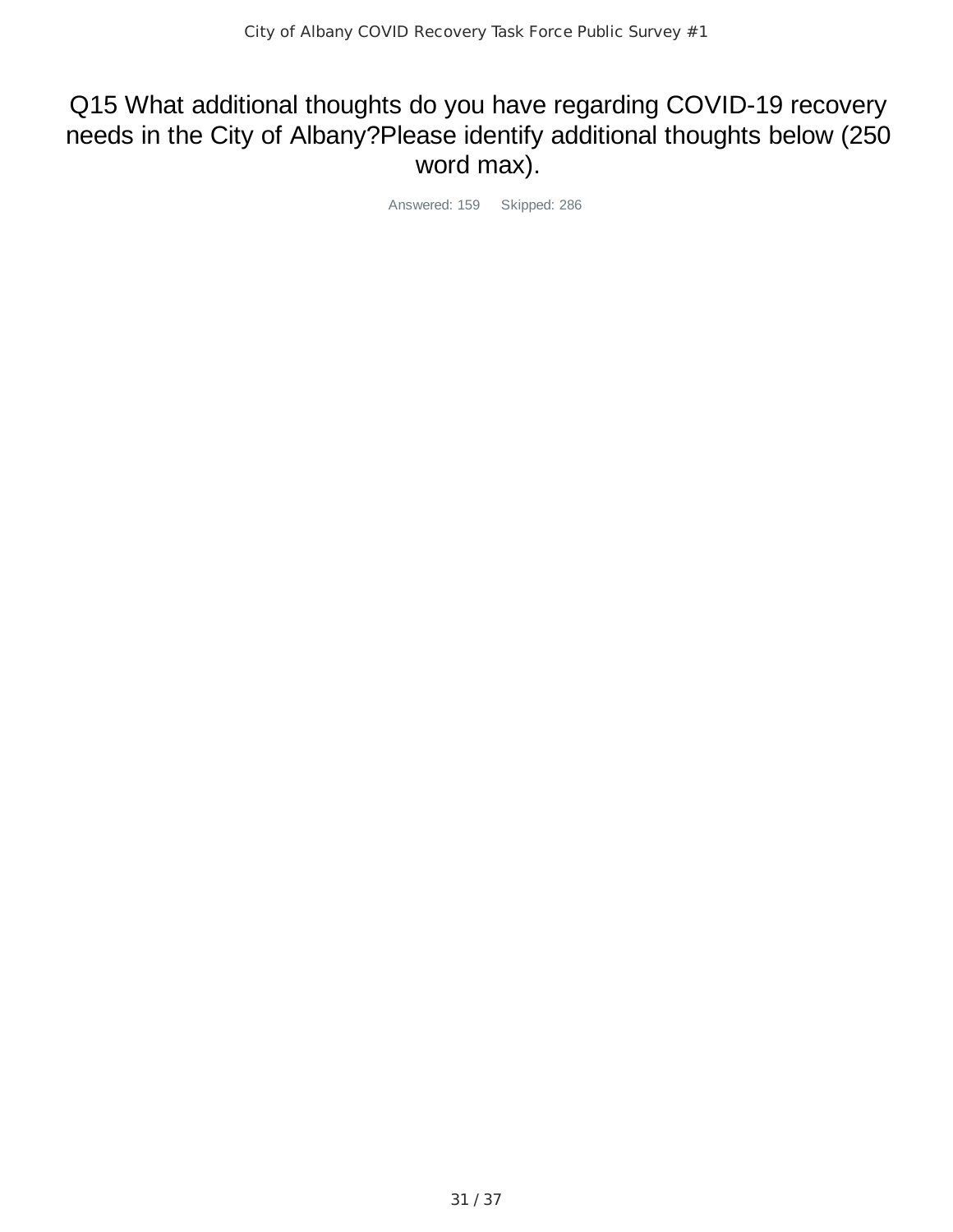

## Q16 What is your current employment status? (select one)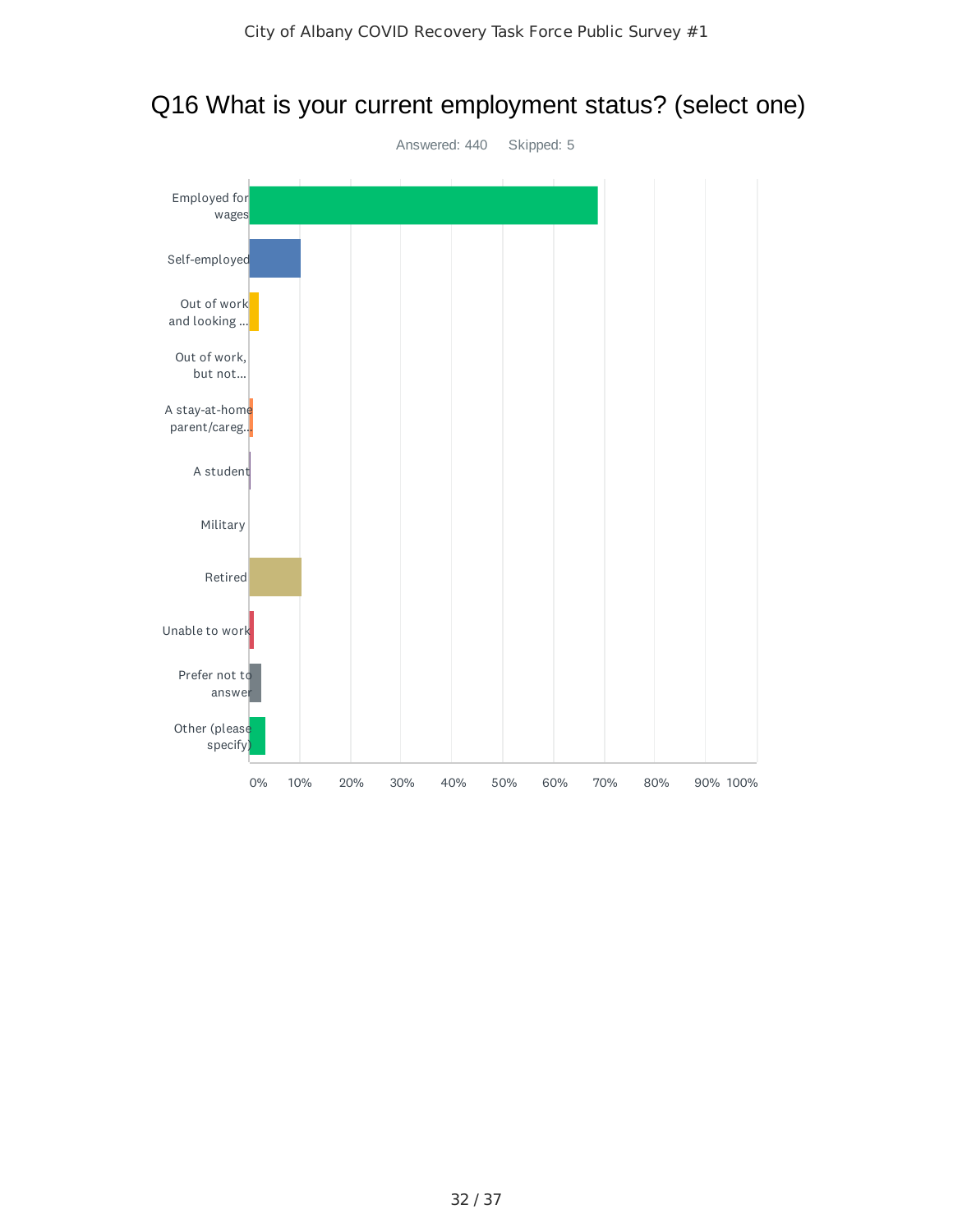| <b>ANSWER CHOICES</b>                           | <b>RESPONSES</b> |                |
|-------------------------------------------------|------------------|----------------|
| Employed for wages                              | 68.86%           | 303            |
| Self-employed                                   | 10.23%           | 45             |
| Out of work and looking for work                | 2.05%            | 9              |
| Out of work, but not currently looking for work | 0.00%            | $\mathbf 0$    |
| A stay-at-home parent/caregiver                 | 0.91%            | $\overline{4}$ |
| A student                                       | 0.45%            | 2              |
| Military                                        | 0.00%            | $\mathbf 0$    |
| Retired                                         | 10.45%           | 46             |
| Unable to work                                  | 1.14%            | 5              |
| Prefer not to answer                            | 2.50%            | 11             |
| Other (please specify)                          | 3.41%            | 15             |
|                                                 |                  |                |
| <b>TOTAL</b>                                    |                  | 440            |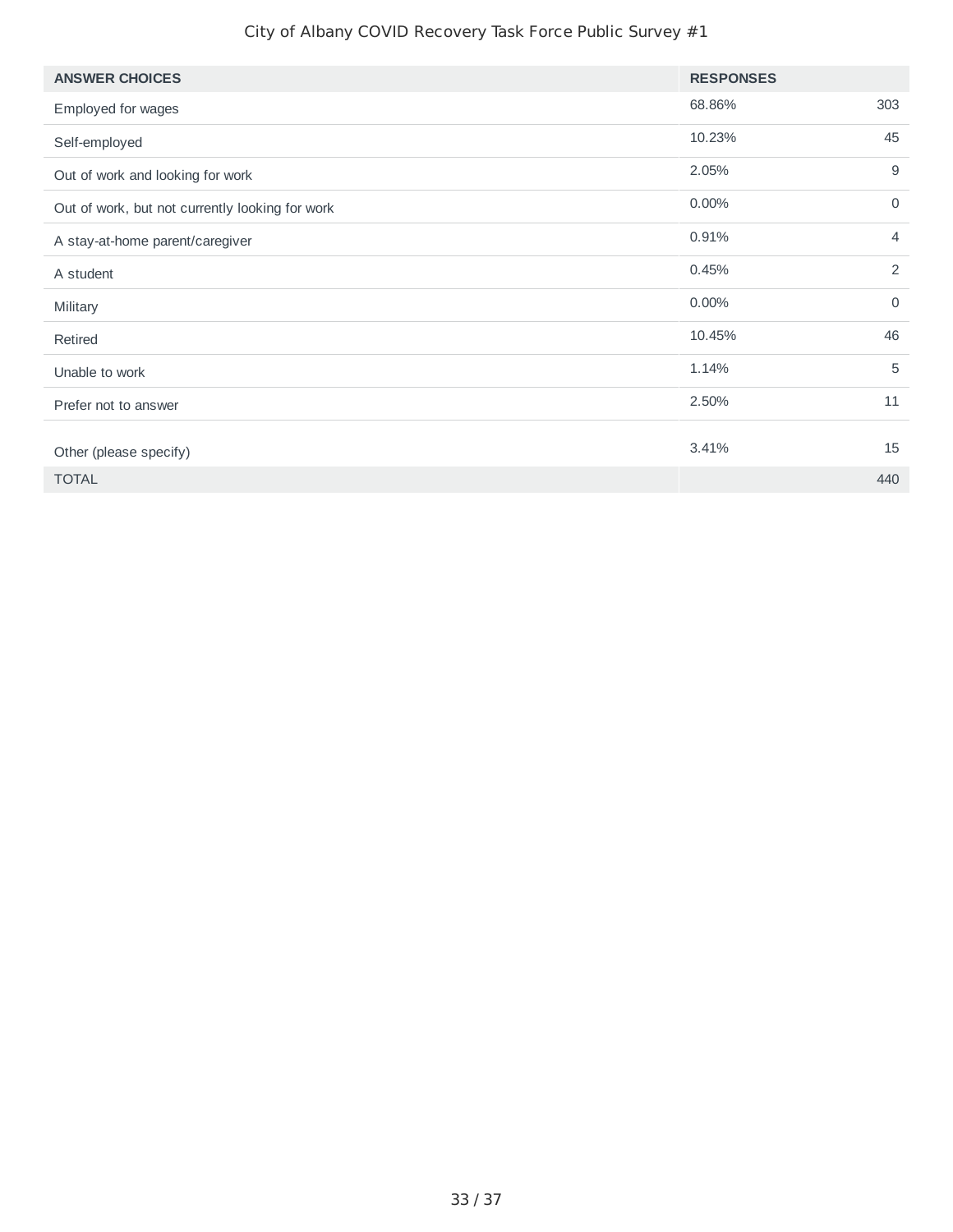

# Q17 What gender do you identify as?

| <b>ANSWER CHOICES</b>  | <b>RESPONSES</b>        |
|------------------------|-------------------------|
| Male                   | 35.91%<br>158           |
| Female                 | 56.82%<br>250           |
| Non-binary             | 0.91%<br>$\overline{4}$ |
| Prefer not to Answer   | 6.14%<br>27             |
| Other (please specify) | 0.23%                   |
| <b>TOTAL</b>           | 440                     |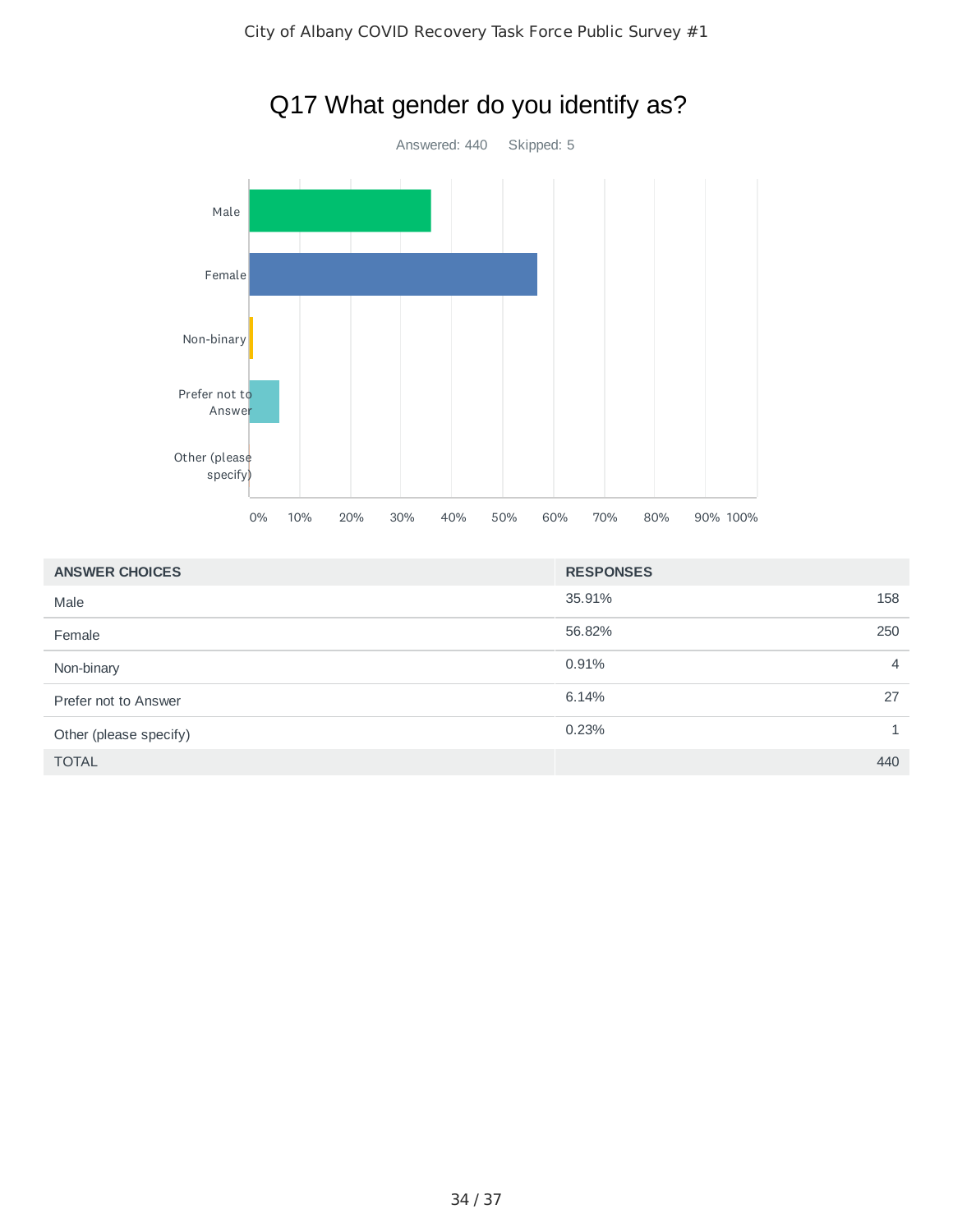

| <b>ANSWER CHOICES</b>            | <b>RESPONSES</b> |              |
|----------------------------------|------------------|--------------|
| White or Caucasian               | 69.02%           | 303          |
| Hispanic or Latino               | 6.15%            | 27           |
| <b>Black or African American</b> | 8.20%            | 36           |
| American Indian or Alaska Native | 0.23%            | $\mathbf{1}$ |
| Asian or Pacific Islander        | 2.05%            | 9            |
| Prefer not to answer             | 11.85%           | 52           |
| Other (please specify)           | 2.51%            | 11           |
| <b>TOTAL</b>                     |                  | 439          |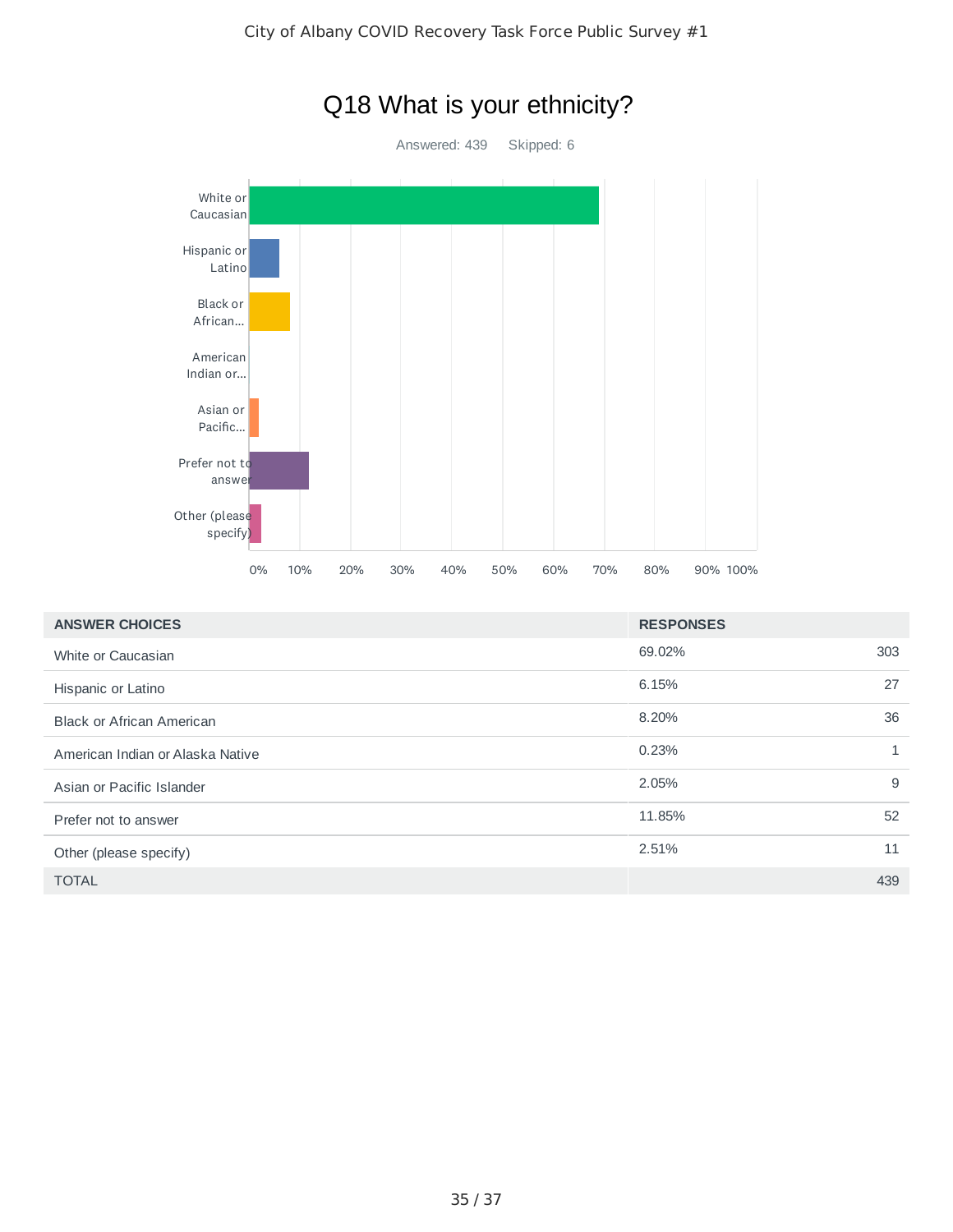

| <b>ANSWER CHOICES</b> | <b>RESPONSES</b>        |  |
|-----------------------|-------------------------|--|
| Under 18              | $0.00\%$<br>$\mathbf 0$ |  |
| 18-34                 | 18.78%<br>83            |  |
| $35 - 54$             | 42.31%<br>187           |  |
| 55-74                 | 29.86%<br>132           |  |
| 75 and Over           | 16<br>3.62%             |  |
| Prefer not to answer  | 24<br>5.43%             |  |
| <b>TOTAL</b>          | 442                     |  |